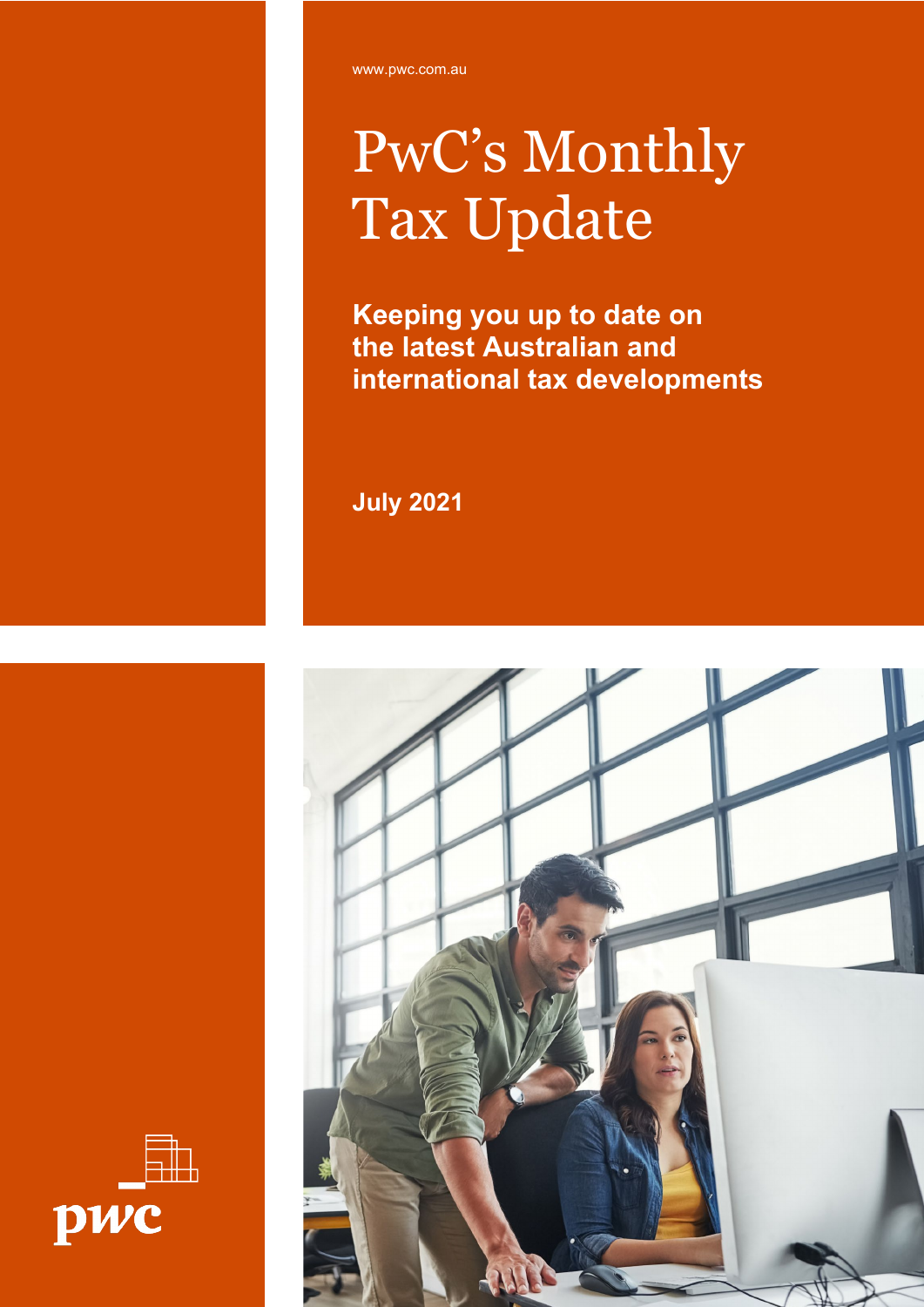## Corporate Tax Update

### **R&D and "at risk" expenditure**

The Australian Taxation Office (ATO) has issued a draft Taxation Ruling [TR 2021/D3](https://www.ato.gov.au/law/view/document?docid=DTR/TR2021D3/NAT/ATO/00001) which considers the provisions in the research and development (R&D) regime that prevent an R&D entity from notionally deducting expenditure that is not "at risk".

The Draft Ruling aims to provide certainty to taxpayers about whether the "at risk" rule is satisfied, for instance where R&D activities are carried out in the context of commercial contracts for the supply of goods or services. In particular, the draft ruling indicates that if at the time expenditure on R&D activities is incurred, the entity or an associate has received or could reasonably be expected to receive consideration as a result of that expenditure, regardless of the results of the activities on which the expenditure was incurred, the "at risk" rule may apply. The draft Ruling also provides a number of examples.

Comments can be made on the draft Ruling by 23 July 2021.

#### **Withdrawal of practice statement on franking credits**

The ATO has withdrawn Law Administration Practice Statement [PS LA 2001/13](https://www.ato.gov.au/law/view/document?DocID=PSR/PS200113/NAT/ATO/00001) which considered the effect that a part payment of an activity statement liability has on an entitlement to franking credits. For further information regarding the allocation of payments and credits to taxpayer debts, the ATO refers taxpayers to Law Administration Practice Statement [PS LA 2011/20.](https://www.ato.gov.au/law/view/document?LocID=%22PSR%2FPS201120%2FNAT%2FATO%22&PiT=99991231235958)

#### **Let's talk**

**For a deeper discussion of how these issues might affect your business, please contact:**

**Chris Morris,** Sydney Australian Tax Leader +61 (2) 8266 3040 [chris.morris@pwc.com](mailto:chris.morris@pwc.com) **Sarah Hickey,** Sydney Sydney Tax Market Leader +61 (2) 8266 1050 [sarah.a.hickey@pwc.com](mailto:sarah.a.hickey@pwc.com) **Kirsten Arblaster,** Melbourne Melbourne Tax Leader +61 (3) 8603 6120 [kirsten.arblaster@pwc.com](mailto:kirsten.arblaster@pwc.com) **Liam Collins,** Melbourne

Financial Services Tax Leader +61 (3) 8603 3119 [liam.collins@pwc.com](mailto:liam.collins@pwc.com)

**Michael Bona,** Brisbane Global Tax Leader +61 (7) 3257 5015 [michael.bona@pwc.com](mailto:michael.bona@pwc.com) **James O'Reilly,** Brisbane Brisbane Tax Leader

#### +61 (7) 3257 8057 [james.oreilly@pwc.com](mailto:james.oreilly@pwc.com)

**Rob Bentley,** Perth Perth Tax Leader +61 (8) 9238 5202

#### [robert.k.bentley@pwc.com](mailto:robert.k.bentley@pwc.com) **Amy Etherton,** Newcastle

Partner +61 (2) 4925 1175 [amy.etherton@pwc.com](mailto:amy.etherton@pwc.com)

#### **Warren Dick,** Sydney Tax Reporting & Strategy Leader +61 (2) 8266 2935

#### [warren.dick@pwc.com](mailto:warren.dick@pwc.com)

**Jason Karametos,** Melbourne Industries Tax Leader +61 (3) 8603 6233

[jason.karametos@pwc.com](mailto:jason.karametos@pwc.com) **Alistair Hutson,** Adelaide

Partner +61 (8) 8218 7467 [alistair.hutson@pwc.com](mailto:alistair.hutson@pwc.com)

## Employment Taxes Update

### **Ruling on car parking benefits**

The Australian Taxation Office (ATO) has issued Taxation Ruling [TR 2021/2](https://www.ato.gov.au/law/view/view.htm?docid=%22TXR%2FTR20212%2FNAT%2FATO%2F00001%22) which sets out the ATO's view of when the provision of car parking is a car parking benefit for Fringe Benefits Tax (FBT) purposes. Specifically, TR 2021/2 provides guidance on the term 'in the vicinity of', when a car park should be considered a commercial car parking facility and how to determine the lowest representative fee charged.

The Ruling is stated to be read in conjunction with [Chapter 16 of Fringe benefits tax](https://www.ato.gov.au/law/view/document?DocID=SAV%2FFBTGEMP%2F00017) – a guide for [employers](https://www.ato.gov.au/law/view/document?DocID=SAV%2FFBTGEMP%2F00017) which provides guidance to help employers calculate the taxable value of a 'car parking fringe benefit' and provides practical examples. However, it does not address the concept of 'primary place of employment' as a result of the decision in [Virgin Australia Airlines Pty Ltd v](http://classic.austlii.edu.au/au/cases/cth/FCA/2021/523.html)  [Commissioner of Taxation \[2021\] FCA 523.](http://classic.austlii.edu.au/au/cases/cth/FCA/2021/523.html)

July 2021 PwC 22 and 22 and 22 and 23 and 23 and 23 and 23 and 23 and 23 and 23 and 23 and 23 and 23 and 23 and 24 and 2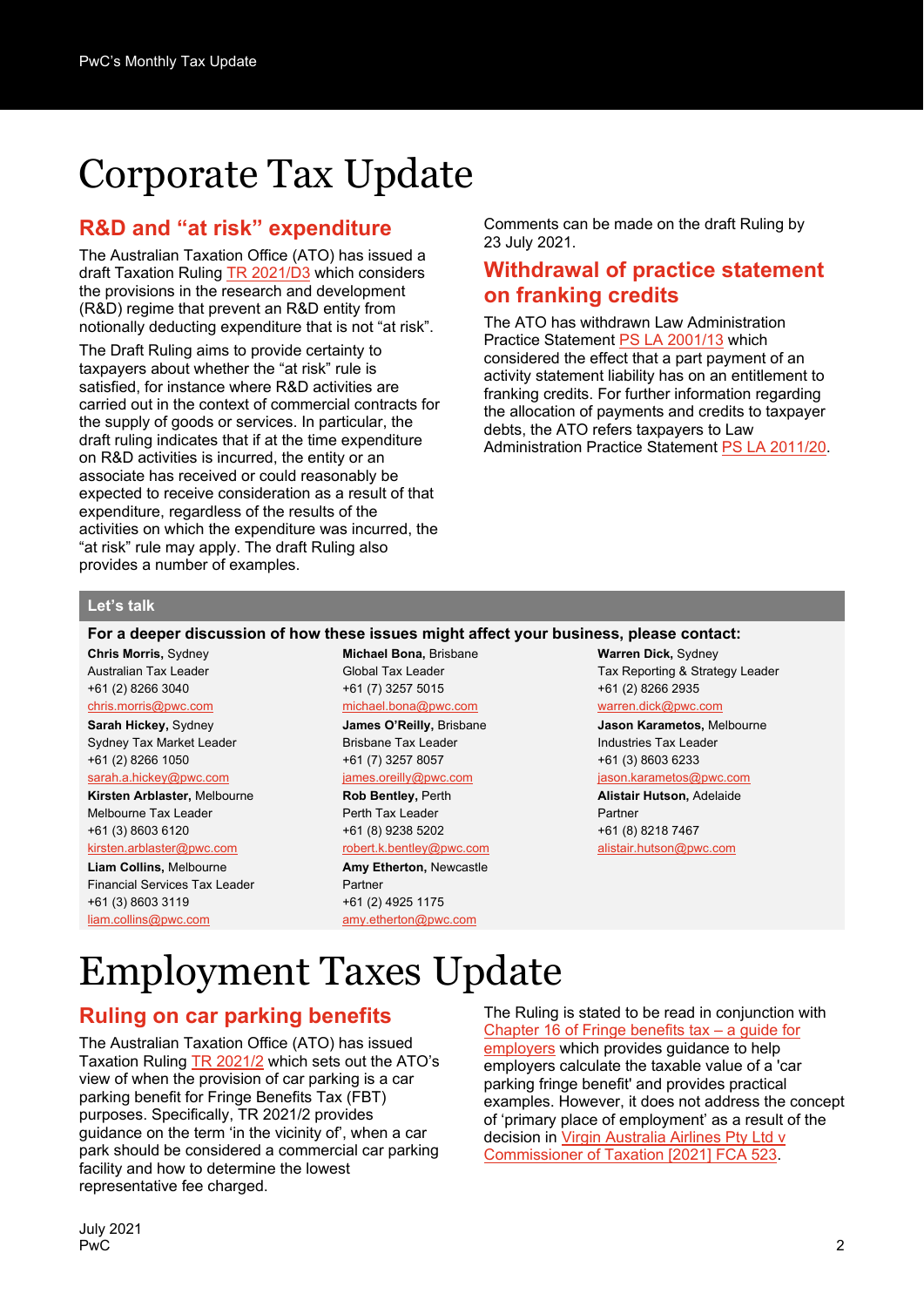TR 2021/2 applies before and after the date of its issue except in respect of the view that car parking facilities that have a primary purpose other than providing all day car parking are considered commercial parking stations, which applies from 1 April 2022.

Note also the release of Ruling Compendium TR 2021/2EC which summarises key issues considered by the ATO in drafting TR 2021/2.

### **PAYG withholding schedules**

The ATO has issued the [Taxation Administration Act](https://www.legislation.gov.au/Details/F2021L00779)  [Withholding Schedules 2021](https://www.legislation.gov.au/Details/F2021L00779) legislative instrument which specifies the formulas and procedures to be followed in calculating the amount of PAYG withholding from applicable payments from 1 July 2021.

### **SA Budget – payroll taxes**

The 2021-22 South Australian (SA) [Budget](https://www.statebudget.sa.gov.au/budget-papers) was handed down on 22 June 2021 by the Treasurer, the Honourable Rob Lucas MLC. A number of revenue measures were announced in this Budget, among other things, including the following payroll tax measures:

- 12 month extension of the payroll tax exemption for wages paid for eligible new trainees and apprentices to include relevant contracts of training entered into by 30 June 2022. Wages paid to eligible apprentices and trainees during their first 12 months of employment are exempt from payroll tax under the exemption (see [announcement\)](https://www.premier.sa.gov.au/news/media-releases/news/budget-apprentice-wage-subsidies-of-up-to-$32,000-on-offer).
- the existing payroll tax exemption applicable to wages paid or payable in connection to a feature film produced in SA will be abolished from 1 July 2021 and the provision of ex-gratia relief on a case by case basis for wages paid or payable for film production in SA will be abolished from this date.

### **Victorian Budget payroll tax measures now law**

The Victoria[n State Taxation and Mental Health Acts](https://www.legislation.vic.gov.au/bills/state-taxation-and-mental-health-acts-amendment-bill-2021)  [Amendment Act 2021](https://www.legislation.vic.gov.au/bills/state-taxation-and-mental-health-acts-amendment-bill-2021) has enacted, among other things (see State Taxes section) the payroll tax measures announced in the Victorian 2021-22 State Budget. This includes the measures to:

- increase the payroll tax annual threshold amount to AUD 700,000 from 1 July 2021
- reduce the payroll tax rate for regional employers to 1.2125 per cent from 1 July 2021, and
- introduce the Mental Health and Wellbeing Levy which will be implemented as a payroll tax surcharge on wages paid in Victoria for businesses with national payrolls over AUD 10 million a year at a rate of 0.5 per cent and an additional 0.5 per cent for businesses with national payrolls above AUD 100 million.

#### **Report into NSW wage theft proposed legislation**

The NSW Legislative Council Portfolio Committee No 1 – Premier and Finance has released its [report](https://www.parliament.nsw.gov.au/committees/inquiries/Pages/inquiry-details.aspx?pk=2813#tab-reportsandgovernmentresponses) into the Tax [Administration Amendment \(Combating](https://www.parliament.nsw.gov.au/bills/Pages/bill-details.aspx?pk=3857)  [Wage Theft\) Bill 2021](https://www.parliament.nsw.gov.au/bills/Pages/bill-details.aspx?pk=3857) (NSW). This Bill seeks to provide further measures to deter the underpayment of wages, including by increasing penalties for certain offences and creating an offence of knowingly evading or attempting to evade tax. In the report, the Committee stated that it supported the legislation to combat wage theft, however it recommended that wage theft should be criminalised and Revenue NSW should be empowered to actively investigate and identify wage theft.

#### **Extension of STP reporting exemption**

The ATO has issued draft legislative instrument STP [2021/D1 'Taxation Administration](https://www.ato.gov.au/law/view/view.htm?docid=%22OPS%2FSTP2021D1%2F00001%22) – Single Touch Payroll – 2021-22 year [Withholding Payer](https://www.ato.gov.au/law/view/view.htm?docid=%22OPS%2FSTP2021D1%2F00001%22)  [Number Exemption 2021'](https://www.ato.gov.au/law/view/view.htm?docid=%22OPS%2FSTP2021D1%2F00001%22) which proposes to exempt entities that do not have an Australian Business Number (ABN) from reporting under Single Touch Payroll (STP) for the 2021-22 income year where the entity has a withholding payer number.

STP 2021/D1 is proposed to commence retrospectively on 1 July 2021 with comments due on 8 July 2021.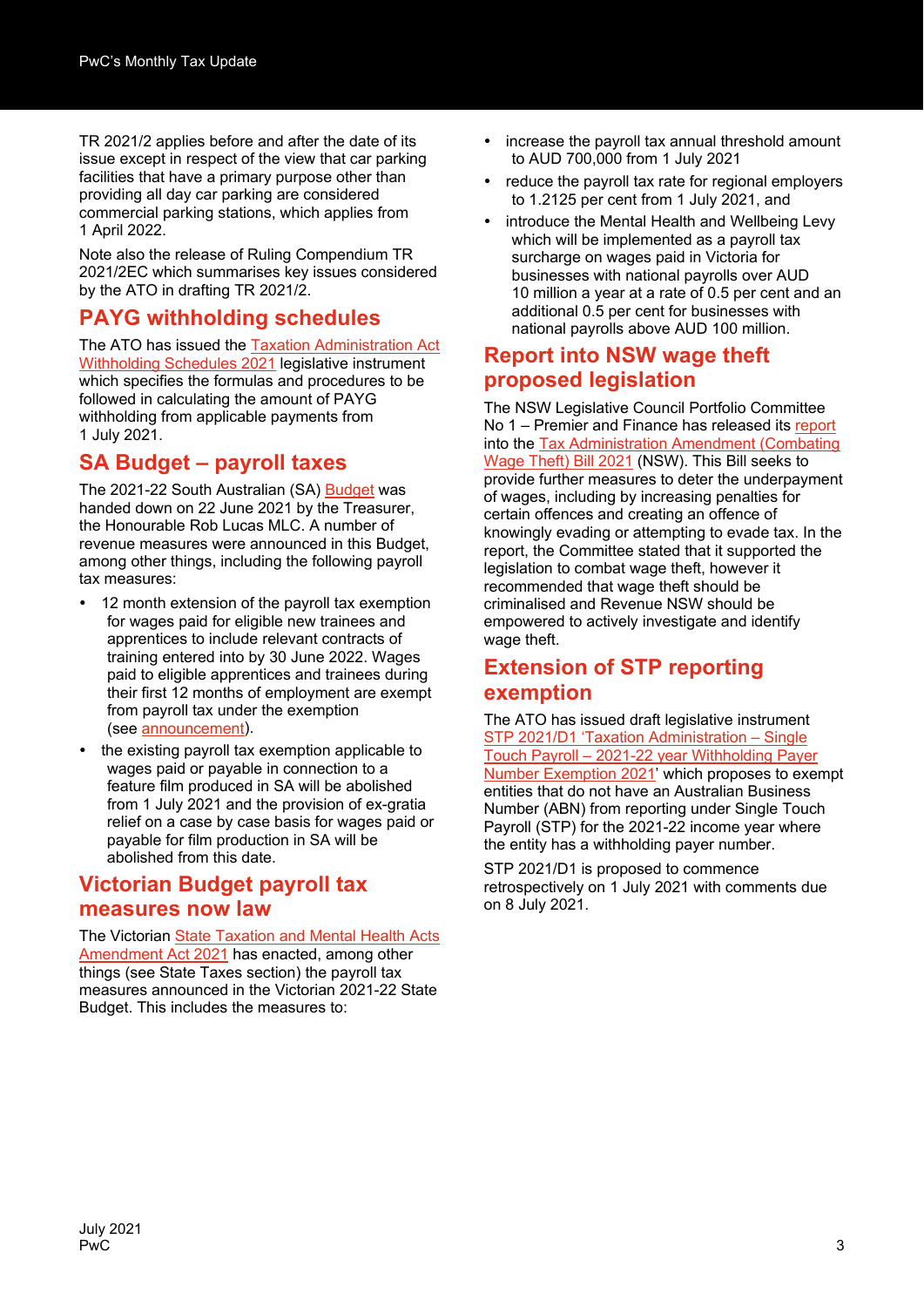#### **Let's talk**

#### **For a deeper discussion of how these issues might affect your business, please contact:**

**Norah Seddon,** Sydney Partner +61 (2) 8266 5864 [norah.seddon@pwc.com](mailto:norah.seddon@pwc.com)

**Anne Bailey,** Melbourne Partner +61 (3) 8603 6818

[anne.m.bailey@pwc.com](mailto:anne.m.bailey@pwc.com) **Paula Shannon,** Brisbane Partner +61 (7) 3257 5751 [paula.shannon@pwc.com](mailto:paula.shannon@pwc.com)

**Adam Nicholas,** Sydney Partner +61 (2) 8266 8172 [adam.nicholas@pwc.com](mailto:adam.nicholas@pwc.com) **Stephanie Males,** Canberra Partner +61 (2) 6271 3414 [stephanie.males@pwc.com](mailto:stephanie.males@pwc.com) **Lisa Hando,** Perth Partner +61 (8) 9238 5116

[lisa.hando@pwc.com](mailto:lisa.hando@pwc.com)

**Greg Kent,** Melbourne Partner +61 (3) 8603 3149 [greg.kent@pwc.com](mailto:greg.kent@pwc.com)

**Maria Ravese,** Adelaide Partner +61 (8) 8218 7494 [maria.a.ravese@pwc.com](mailto:maria.a.ravese@pwc.com)

## Global Tax Update

## Latest news from international tax and transfer pricing

#### **Royalties and the character of receipts in respect of software**

The Australian Taxation Office (ATO) released draft Taxation Ruling TR [2021/D4](http://ato.gov.au/law/view/document?DocID=DTR/TR2021D4/NAT/ATO/00001) deals with the circumstances in which receipts from the licensing and distribution of software will be royalties as defined under Australian domestic tax law. The draft ruling has a particular focus on the circumstances where receipts will be treated as royalties under arrangements involving the distribution of packaged software, digital software distribution and cloud computing arrangements including software-as-aservice (SaaS).

Companies involved in the software industry and other "digital" businesses should review the potential application of the views expressed in the draft Ruling. This may require a detailed consideration of existing legal agreements and specifically the rights provided to the relevant parties under those agreements. This should include consideration of how Australian intellectual property law applies to arrangements involving the distribution of packaged software, digital software distribution and cloud computing arrangements including SaaS. In many cases, it will be necessary to consider if apportionment is required.

Comments can be made on the draft Ruling by 23 July 2021.

Refer to our [Tax Alert](https://www.pwc.com.au/tax-alerts/ato-considers-certain-payments-for-software-distribution-rights-are-royalties.html) which examines the draft ruling and the key implications.

### **Trust distribution of capital gains to foreign residents**

The Full Federal Court has held in [Peter Greensill](http://www8.austlii.edu.au/cgi-bin/viewdoc/au/cases/cth/FCAFC/2021/99.html)  [Family Co Pty Ltd \(as trustee\) v Federal](http://www8.austlii.edu.au/cgi-bin/viewdoc/au/cases/cth/FCAFC/2021/99.html)  [Commissioner of Taxation; Nicholas Martin & Anor v](http://www8.austlii.edu.au/cgi-bin/viewdoc/au/cases/cth/FCAFC/2021/99.html)  [Federal Commissioner](http://www8.austlii.edu.au/cgi-bin/viewdoc/au/cases/cth/FCAFC/2021/99.html) of Taxation [\[2021\] FCAFC 99](http://www8.austlii.edu.au/cgi-bin/viewdoc/au/cases/cth/FCAFC/2021/99.html) that a resident trustee of a non-fixed trust was liable to tax on the distribution of capital gains arising from the disposal of non-taxable Australian property made to a non-resident beneficiary. The decision considered the interaction between the provisions governing capital gains made by foreign residents and provisions providing for the taxation of beneficiaries of a trust.

#### **Memorandum of Understanding on Arbitration with UK**

The ATO and Her Majesty's Revenue and Customs in the United Kingdom (UK) have signed a [Memorandum of Understanding](https://www.ato.gov.au/law/view/view.htm?docid=%22MOU%2FUK%22) (MoU) on the Mode of Application on the Implementation of Part VI of the Multilateral Convention to Implement Tax Treaty Related Measures to Prevent Base Erosion and Profit Shifting (MLI). The MoU sets out the procedural and operational details of an arbitration process arising from a mutual agreement case.

The MoU was signed and took effect from 21 May 2021.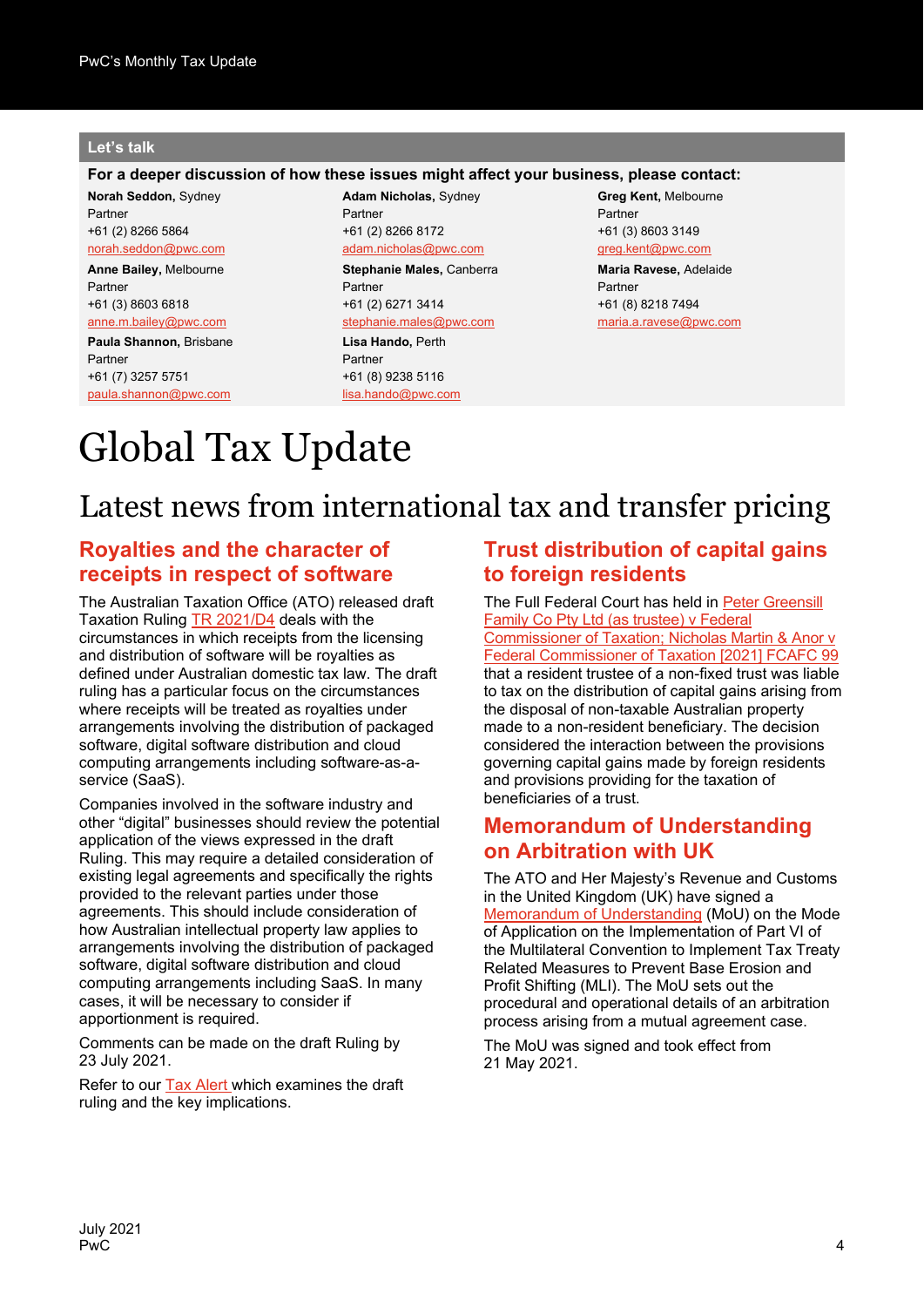## **G7 agreement on global tax reforms**

The finance ministers of the Group of 7 have reached [agreement](https://www.gov.uk/government/publications/g7-finance-ministers-meeting-june-2021-communique/g7-finance-ministers-and-central-bank-governors-communique) on global tax reform that will affect the largest multinationals. Under the agreement, large multinationals with at least a 10 per cent profit margin will be required to pay tax in the countries in which they operate based on a reallocation of 20 per cent of profit above the 10 per cent profit margin ("Pillar One"). They also agreed to enact a global minimum tax rate of at least 15 percent ("Pillar Two").

The agreement is to be discussed at the Group of 20 Financial Ministers and Central Bank Governors meeting in July 2021. There is significant detail to be addressed even if a global agreement is forthcoming later this year, including detail on implementation, template legislation and a multilateral convention.

For further information, refer to this [PwC Tax](https://www.pwc.com/gx/en/tax/newsletters/tax-policy-bulletin/assets/pwc-g7-commit-to-pillars-including-min-tax-rate-of-at-least-15.pdf?WT.mc_id=CT2-PL200-DM2-TR2-LS1-ND30-TTA9-CN_TX-KM-NL-6FY21-TPA-G7-emaillink)  [Policy](https://www.pwc.com/gx/en/tax/newsletters/tax-policy-bulletin/assets/pwc-g7-commit-to-pillars-including-min-tax-rate-of-at-least-15.pdf?WT.mc_id=CT2-PL200-DM2-TR2-LS1-ND30-TTA9-CN_TX-KM-NL-6FY21-TPA-G7-emaillink) Alert.

## **OECD update**

The Organisation for Economic Cooperation and Development (OECD) has [published c](https://www.oecd.org/tax/treaties/public-comments-received-on-proposed-changes-to-commentaries-in-the-oecd-model-tax-convention-on-article-9-and-on-related-articles.htm?utm_source=Adestra&utm_medium=email&utm_content=Read%20more&utm_campaign=Tax%20News%20Alert%2010-06-2021&utm_term=ctp)omments received on the proposed changes to the commentaries on Article 9 of the OECD Model Tax Convention concerning transactions between associated enterprises.

Matthias Cormann, former Finance Minister for Australia, [took office](https://www.oecd.org/newsroom/mathias-cormann-takes-office-as-oecd-secretary-general.htm?utm_source=Adestra&utm_medium=email&utm_content=Read%20the%20press%20release&utm_campaign=Tax%20News%20Alert%2010-06-2021&utm_term=ctp) as the six Secretary General of the OECD from 1 June 2021 beginning his five year term.

#### **European Commission proposal to address distortions caused by foreign subsidies**

The European Commission has proposed a new regulation to address foreign subsidies, which in certain cases are seen to be distorting the internal European Union (EU) market. This proposal may result in an increased regulatory burden for businesses outside the European Union that wish to invest in or otherwise enter the EU internal market. Furthermore, it could result in increased scrutiny for mergers and acquisitions, and a prolonged public tender process, to name just some of the potential impacts. Refer to this [PwC Tax Policy Alert.](https://www.pwc.com/gx/en/tax/newsletters/tax-policy-bulletin/assets/pwc-ec-proposal-to-address-distortions-caused-by-foreign-subsidies.pdf?WT.mc_id=CT2-PL200-DM2-TR2-LS1-ND30-TTA9-CN_TX-KM-NL-6FY21-TPA-ECdistortions-emaillink)

## **Heavy vehicle road user charge**

The Minister for Infrastructure, Transport and Regional Development has issued the [Fuel Tax](https://www.legislation.gov.au/Details/F2021L00689)  [\(Road User Charge\) Determination 2021](https://www.legislation.gov.au/Details/F2021L00689) (Fuel Tax Determination) setting the rate of the heavy vehicle road user charge at 26.4 cents per litre of taxable fuel. The Fuel Tax Determination commences from 1 July 2021

## **New fuel tax credits**

The ATO has advised of the [new fuel tax credit](https://www.ato.gov.au/Business/Fuel-schemes/Fuel-tax-credits---business/Rates---business/From-1-July-2021/)  [rates](https://www.ato.gov.au/Business/Fuel-schemes/Fuel-tax-credits---business/Rates---business/From-1-July-2021/) for businesses for fuel purchased from 1 July 2021 to 1 August 2021.

## **Australia-UK free trade agreement**

The governments of Australia and the UK have reached [in principle agreement](https://www.trademinister.gov.au/minister/dan-tehan/media-release/australia-uk-fta-agreement-principle) on a free trade agreement (FTA). The FTA will provide for the elimination of tariffs on a number of agricultural products including beef, sheep meat, sugar and dairy. Tariffs on these products will be eliminated over periods of up to ten years with transitional arrangements applying during that time. The FTA also contains provisions relating to other sectors of the economy such as financial and professional services and will provide for the increase in the threshold before Foreign Investment Review Board approval is required for investments made by UK entities.

## **Anti-dumping investigation of related party exports terminated**

In [Wilson Transformer Company Pty Ltd](http://www.austlii.edu.au/cgi-bin/viewdoc/au/cases/cth/FCA/2021/591.html?context=1;query=%22Wilson%20Transformer%20Company%22;mask_path=) [v Anti](http://www.austlii.edu.au/cgi-bin/viewdoc/au/cases/cth/FCA/2021/591.html?context=1;query=%22Wilson%20Transformer%20Company%22;mask_path=)[dumping Review Panel \(No 2\)](http://www.austlii.edu.au/cgi-bin/viewdoc/au/cases/cth/FCA/2021/591.html?context=1;query=%22Wilson%20Transformer%20Company%22;mask_path=) [\[2021\] FCA](http://www.austlii.edu.au/cgi-bin/viewdoc/au/cases/cth/FCA/2021/591.html?context=1;query=%22Wilson%20Transformer%20Company%22;mask_path=) 591, the Federal Court rejected the applicant's application for judicial review of the determinations made by the Anti-Dumping Review Panel to affirm the decisions of the Commissioner of the Anti-Dumping Commission to terminate anti-dumping investigations in respect of power transformers exported from China. The Panel affirmed the Commissioner's decisions on the basis that the Commissioner had been correct to conclude the relevant sales had been arms length transactions.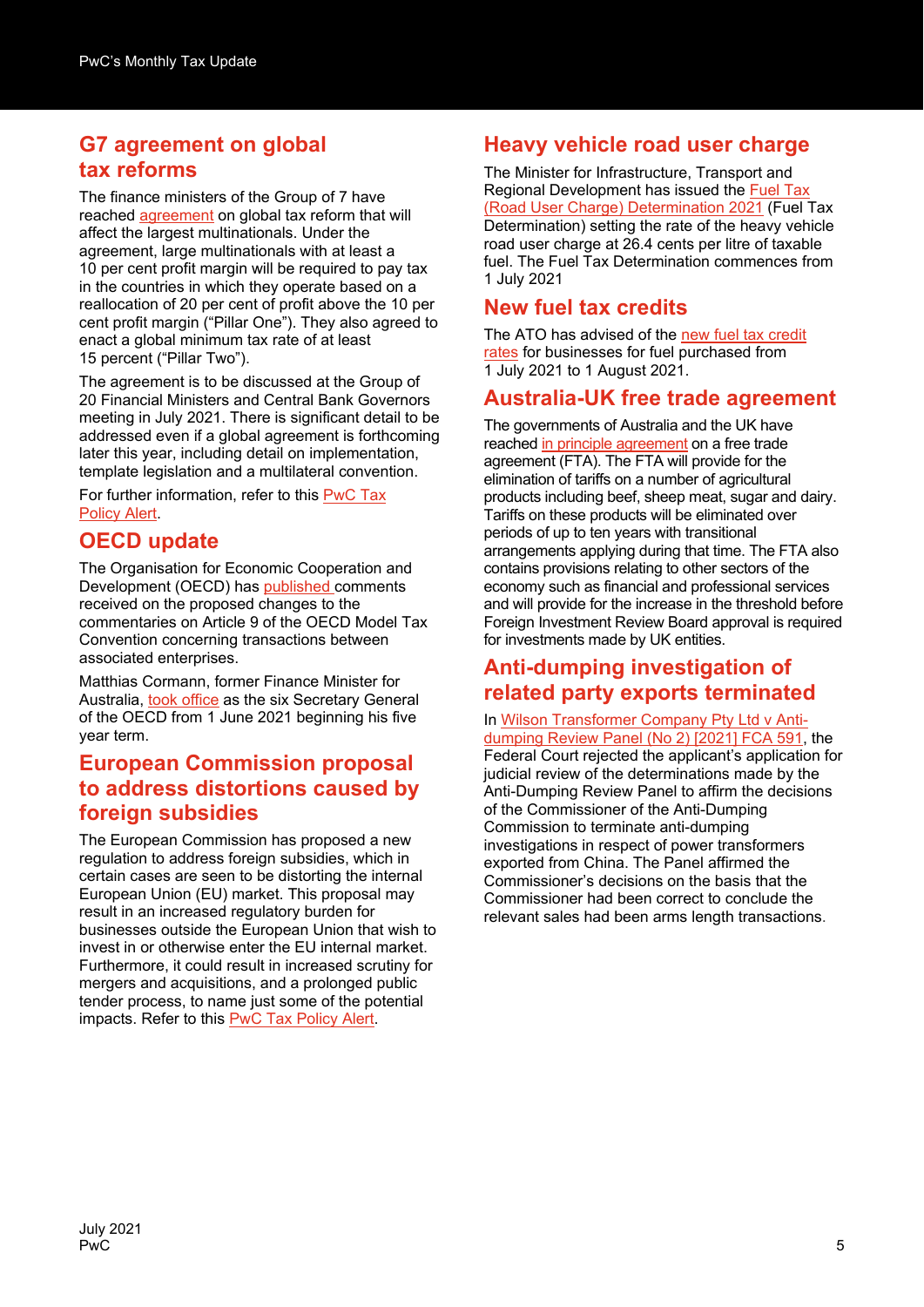#### **Let's talk**

#### **For a deeper discussion of how these issues might affect your business, please contact:**

**Chris Morris,** Sydney Australian Tax Leader +61 (2) 8266 3040 [chris.j.morris@pwc.com](mailto:chris.j.morris@pwc.com) **Michael Taylor,** Melbourne

Partner +61 (3) 8603 4091 [michael.taylor@pwc.com](mailto:michael.taylor@pwc.com)

**Angela Danieletto,** Sydney Partner +61 (2) 8266 0973

[angela.danieletto@pwc.com](mailto:angela.danieletto@pwc.com) **Gary Dutton,** Brisbane & Sydney

Australian Trade Leader +61 (7) 3257 8783 [gary.dutton@pwc.com](mailto:gary.dutton@pwc.com)

**Michael Bona,** Brisbane Global Tax Leader +61 (7) 3257 5015 [michael.bona@pwc.com](mailto:michael.bona@pwc.com)

**Greg Weickhardt,** Melbourne Partner +61 (3) 8603 2547 [greg.weickhardt@pwc.com](mailto:greg.weickhardt@pwc.com) **Jayde Thompson,** Sydney Partner +61 (4) 0367 8059 [jayde.thompson@pwc.com](mailto:jayde.thompson@pwc.com) **Ben Lannan,** Melbourne Partner +61 (3) 8603 2067 [ben.lannan@pwc.com](mailto:ben.lannan@pwc.com)

**Peter Collins,** Melbourne International Tax Leader +61 (3) 8603 6247 [peter.collins@pwc.com](mailto:peter.collins@pwc.com)

**Nick Houseman,** Sydney Australian Transfer Pricing Leader +61 (2) 8266 4647 [nick.p.houseman@pwc.com](mailto:nick.p.houseman@pwc.com)

**Jonathan Malone,** Sydney Partner +61 (2) 8266 4770 [jonathan.r.malone@pwc.com](mailto:jonathan.r.malone@pwc.com)

## Indirect Tax Update

## **GST and burial rights**

The Australian Taxation Office (ATO) has indicated in draft goods and services tax (GST) determination [GSTD 2021/D2](https://www.ato.gov.au/law/view/document?DocID=DGD/GSTD2021D2/NAT/ATO/00001) that the supply of a burial right in respect of a public cemetery that is operated by an Australian government agency is not subject to GST. However, the supply of other goods or services such as gravedigging, stonemasonry and plaques will be subject to GST as none of the exclusions from consideration apply.

This means that apportionment may be necessary if an undissected amount is charged for a burial right and taxable goods and services. Comments can be made on the draft determination by 23 July 2021.

#### **Luxury car tax thresholds**

The ATO has [advised](https://www.ato.gov.au/rates/luxury-car-tax-rate-and-thresholds/) that the luxury car tax threshold for the 2021-22 financial year is AUD 69,152 (up from AUD 68,740 for 2020-21). The fuel efficient car threshold for the 2021-22 financial year is AUD 79,659 (up from AUD 77,565 for 2020-21).

#### **Let's talk**

#### **For a deeper discussion of how these issues might affect your business, please contact:**

**Matt Strauch,** Melbourne Partner +61 (3) 8603 6952 [matthew.strauch@pwc.com](mailto:matthew.strauch@pwc.com) **Jeff Pfaff,** Brisbane Partner

+61 (7) 3257 8729 ieff.pfaff@pwc.com

**Suzanne Kneen,** Melbourne Partner +61 (3) 8603 0165 [suzanne.kneen@pwc.com](mailto:suzanne.kneen@pwc.com)

**Michelle Tremain,** Perth Indirect Tax Leader +61 (8) 9238 3403

[michelle.tremain@pwc.com](mailto:michelle.tremain@pwc.com) **Brady Dever,** Sydney Partner +61 (2) 8266 3467 [brady.dever@pwc.com](mailto:brady.dever@pwc.com)

**Adrian Abbott,** Sydney Partner +61 (2) 8266 5140 [adrian.abbott@pwc.com](mailto:adrian.abbott@pwc.com) **Mark Simpson,** Sydney Partner +61 (2) 8266 2654 [mark.simpson@pwc.com](mailto:mark.simpson@pwc.com)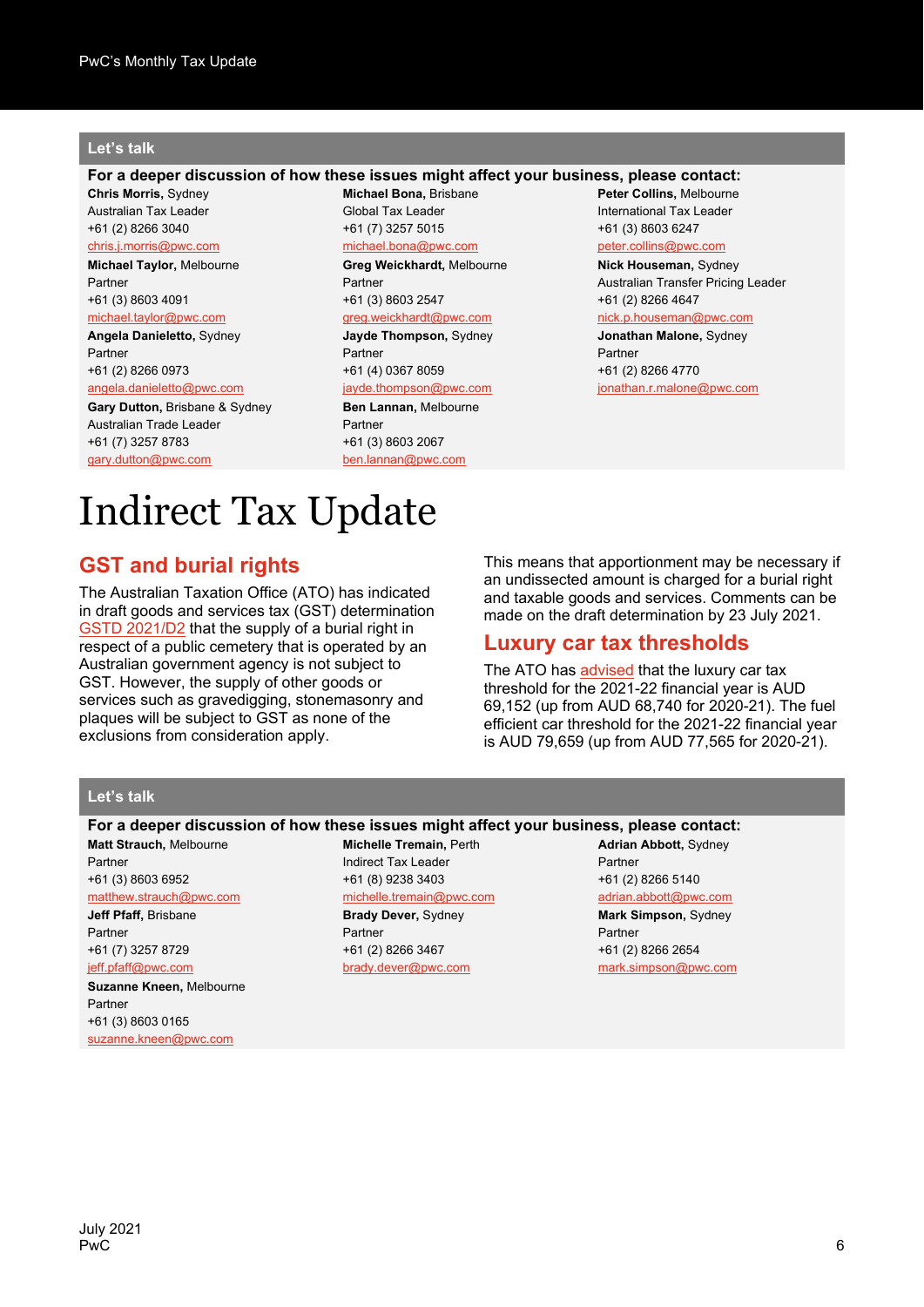## Personal Tax Update

#### **Temporary COVID-19 lockdown payment**

The Federal Government has [announced \(](https://ministers.treasury.gov.au/ministers/josh-frydenberg-2018/media-releases/temporary-australian-government-assistance-workers)and since [enacted\)](https://parlinfo.aph.gov.au/parlInfo/search/display/display.w3p;query=Id%3A%22legislation%2Fbillhome%2Fr6728%22) a temporary disaster payment for workers that have had their work hours and income significantly affected by lockdowns related to COVID-19. Eligible recipients can receive up to AUD 500 per week for losing 20 hours or more of work or AUD 325 per week for losing under 20 hours of work where they are unable to attend work and earn an income due to state imposed health restrictions for more than a week and have exhausted any leave entitlements (other than annual leave) or special pandemic leave.

The temporary payment will be made for the second and subsequent weeks of lockdown restrictions.

## **Seasonal Worker Program**

The Australian Taxation Office has [published a](https://www.ato.gov.au/law/view/view.htm?docid=%22afs%2Fswp%2F00001%22) fact sheet providing guidance to seasonal workers subject to the Seasonal Worker Program (SWP).who have changed from a Temporary Work (International Relations) subclass 403 visa to a different temporary visa. The fact sheet reflects changes to the law ensuring that seasonal workers continue to be taxed at a concessional rate of 15 per cent when changing to a different temporary visa. This is done by an employer withholding a final tax of 15 per cent. The fact sheet also indicates that affected workers are not required to lodge an Australian income tax return but if they did, the ATO will process the return and apply the correct tax rate to the employment income from the SWP and tax any other income declared at the applicable tax rate.

#### **Let's talk**

#### **For a deeper discussion of how these issues might affect your business, please contact:**

**Martina Crowley,** Melbourne Partner +61 (3) 8603 1450 [martina.crowley@pwc.com](mailto:martina.crowley@pwc.com) **Samantha Vidler,** Brisbane Partner +61 (7) 3257 8813 [samantha.vidler@pwc.com](mailto:samantha.vidler@pwc.com)

**Glen Frost,** Sydney Partner +61 (2) 8266 2266 [glen.frost@pwc.com](mailto:glen.frost@pwc.com) **Matt Gurner,** Perth Partner +61 (8) 9238 3458 [matthew.gurner@pwc.com](mailto:matthew.gurner@pwc.com) **Amy Etherton,** Newcastle Partner +61 (2) 4925 1175

[amy.etherton@pwc.com](mailto:amy.etherton@pwc.com)

**Alistair Hutson,** Adelaide Partner +61 (8) 8218 7467 [alistair.hutson@pwc.com](mailto:alistair.hutson@pwc.com)

## State Taxes Update

## **QLD Budget**

The 2021-22 Queensland (QLD) [Budget w](https://budget.qld.gov.au/budget-papers/)as delivered on 15 June 2021 by the Treasurer, the Honourable Cameron Dick MP. The QLD Government anticipates a return to surplus in the State Budget by 2024-25. Although no new revenue measures were announced, the 50 per cent payroll tax rebate for apprentices and trainees was announced to be extended for 12 months until 30 June 2022.

#### **NSW Budget**

The 2021-22 New South Wales (NSW) [Budget](https://www.budget.nsw.gov.au/budget-papers) was delivered on 22 June 2021 by the Treasurer, the Honourable Dominic Perrottet MP. The NSW Government anticipates a return to surplus in the State Budget by 2024-25. From a revenue perspective, the following measures were announced in the Budget:

 progressive abolition of motor vehicle stamp duty on electric car sales – from 1 September 2021,

new and secondhand battery electric vehicles and hydrogen fuel cell vehicles (FCEVs) under AUD 78,000 will be exempt from motor vehicle duty. This exemption will be extended to all zero and low emissions vehicles (ZLEVs), new and used, from the start date of the new road user charge (see below).

- introduction of a new tax, in the form of a 'road user charge' (RUC) on all new and used ZLEVs, which is not expected to apply until the earlier of 1 July 2027 or such time as battery electric vehicles comprise 30 per cent of new vehicle sales in NSW. The charge will be levied at a rate of 2.5 cents per kilometre (in 2021- 22 dollars) and indexed annually at Sydney Consumer Price Index.
- investment in system upgrades and improved data management in Revenue NSW to make it easier for taxpayers to manage their surcharge land tax obligations and facilitate improved compliance.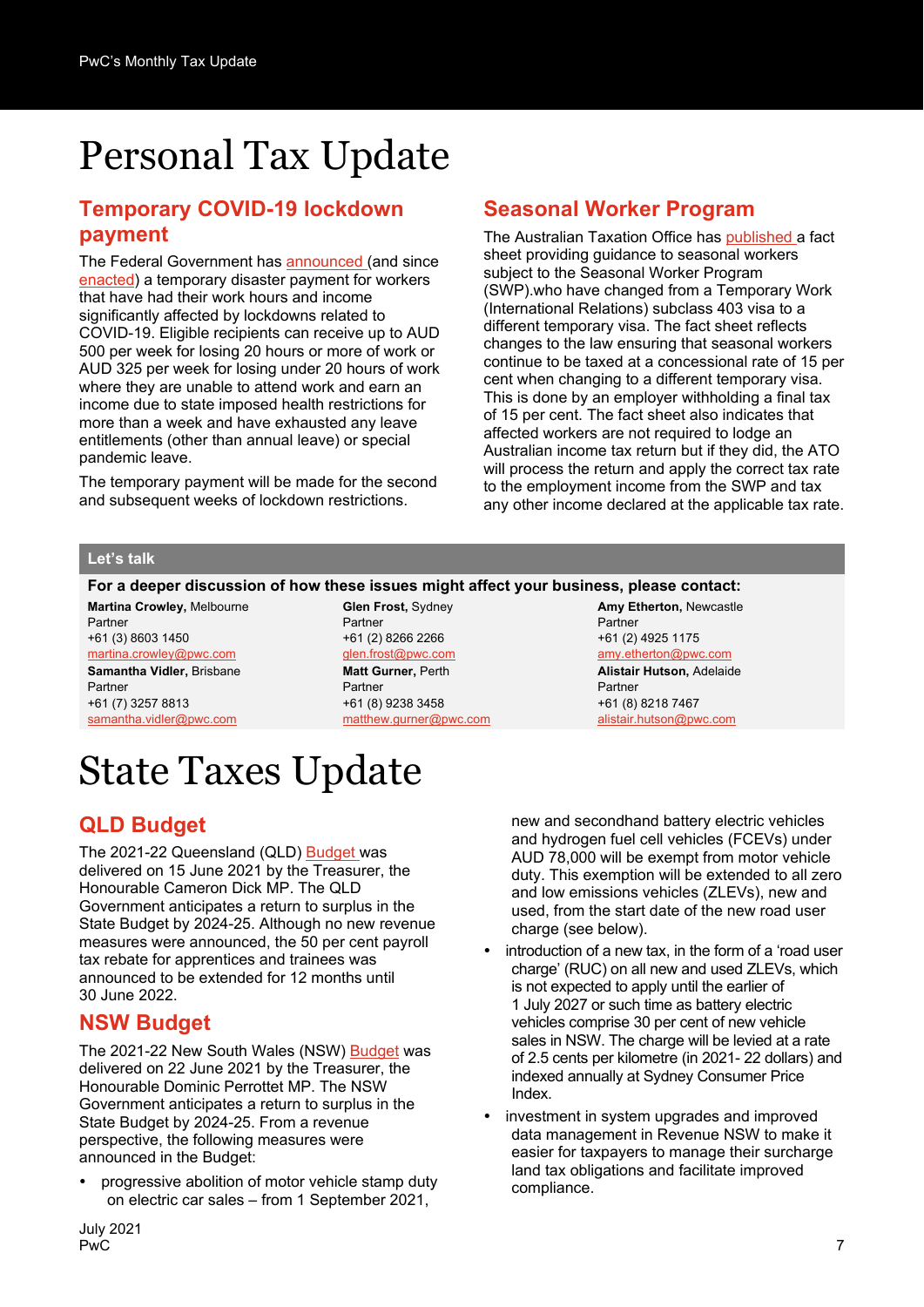a minor indexation-based adjustment of the transfer duty brackets.

No other changes to payroll tax, land tax or transfer duty were newly announced in the Budget, although the introduction of certain new infrastructure charges in relation to development land was announced via a proposed amendment to the NSW planning legislation.

## **SA Budget**

The 2021-22 South Australian (SA) [Budget](https://www.statebudget.sa.gov.au/budget-papers) was handed down on 22 June 2021 by the Treasurer, the Honourable Rob Lucas MLC. A number of revenue measures were announced in this Budget including the following tax measures:

- a 50 per cent land tax discount will be introduced for eligible new build to rent housing projects until the 2039-40 financial year where construction commences from 1 July 2021.
- further land tax relief in the 2021-22 financial year through the land tax transition fund for those taxpayers negatively impacted by changes to land tax aggregation rules in 2021- 22, by increasing relief from 30 per cent to 70 per cent of the relevant increase in 2021-22.
- as outlined in last year's Budget, the SA Government intends to introduce a road user charge for ZLEVs with legislation to be introduced in the coming months.
- 12 month extension of the payroll tax exemption for wages paid for eligible new trainees and apprentices to include relevant contracts of training entered into by 30 June 2022.
- the existing payroll tax exemption applicable to wages paid or payable in connection to a feature film produced in SA will be abolished from 1 July 2021 and the provision of ex-gratia relief on a case by case basis for wages paid or payable for film production in SA will be abolished from this date.

### **NSW tax reform**

The NSW Productivity Commission has released a [White Paper](https://www.productivity.nsw.gov.au/white-paper) outlining over 60 opportunities that can help to reboot productivity growth in the areas of talent; investment and innovation; housing; and infrastructure and natural resources. From a tax perspective, the White Paper recommends that stamp duty be replaced with a broad-based property tax, motor vehicle duty be replaced with a road user charge for eligible electric vehicles, and the development of a single payroll tax coordination body in order to create a consistent approach to payroll tax measures across all states and territories.

NSW Treasury has released a [progress paper](https://www.nsw.gov.au/sites/default/files/2021-06/property-tax-progress-paper-june-2021.pdf) on the NSW Government property tax reform proposal. The progress paper provides additional detail taking into account submissions received from the community and other stakeholders. The proposed reform would give prospective homeowners the choice to pay stamp duty or an annual property tax when they purchase their new home. Some key findings of the consultation period were there is a strong view that reform is needed, however there was uncertainty over potential annual tax increases in the future and how the reform might affect housing affordability in practice. Comments can be made on the additional information presented in this document by Friday 30 July 2021.

### **Victorian Budget measures now law**

The Victorian [State Taxation and Mental Health Acts](https://www.legislation.vic.gov.au/bills/state-taxation-and-mental-health-acts-amendment-bill-2021)  [Amendment Act 2021](https://www.legislation.vic.gov.au/bills/state-taxation-and-mental-health-acts-amendment-bill-2021) and the [Gambling Regulation](https://www.legislation.vic.gov.au/bills/gambling-regulation-amendment-wagering-and-betting-tax-bill-2021)  [Amendment \(Wagering and Betting Tax\) Act 2021](https://www.legislation.vic.gov.au/bills/gambling-regulation-amendment-wagering-and-betting-tax-bill-2021) enacts the duties, land tax, gambling tax and payroll tax measures announced in the Victorian 2021-22 State Budget. This includes, among other things, the measures to:

- impose a premium land transfer duty rate for transactions with a dutiable value above AUD 2 million from 1 July 2021
- apply a temporary land transfer duty exemption and concession for the transfer of new homes in the Melbourne local government area
- ensure that shared equity arrangements between a person and the state in specified circumstances are not subject to land transfer duty
- increase the land tax threshold from AUD 250,000 to AUD 300,000 for owners and absentee owners
- extend the exemption for vacant residential land tax for new developments to apply for up to two land tax years
- increase the land tax rates for taxpayers with taxable landholdings of AUD 1.8 million or more.

## **SA land tax and discretionary trusts**

The South Australian [Land Tax \(Discretionary](https://www.legislation.sa.gov.au/LZ/B/CURRENT/LAND%20TAX%20(DISCRETIONARY%20TRUSTS)%20AMENDMENT%20BILL%202021.aspx)  [Trusts\) Amendment Bill 2021](https://www.legislation.sa.gov.au/LZ/B/CURRENT/LAND%20TAX%20(DISCRETIONARY%20TRUSTS)%20AMENDMENT%20BILL%202021.aspx) is now law and provides additional time until 31 December 2021 for discretionary trusts that own land to nominate designated beneficiaries to avoid being subject to land tax surcharge rate.

### **PwC webcast – State budgets in focus**

PwC's State Taxes team presented a webcast on 24 June 2021 entitled "The budgets in focus", covering the announcements in the respective State budgets, with a particular focus on NSW and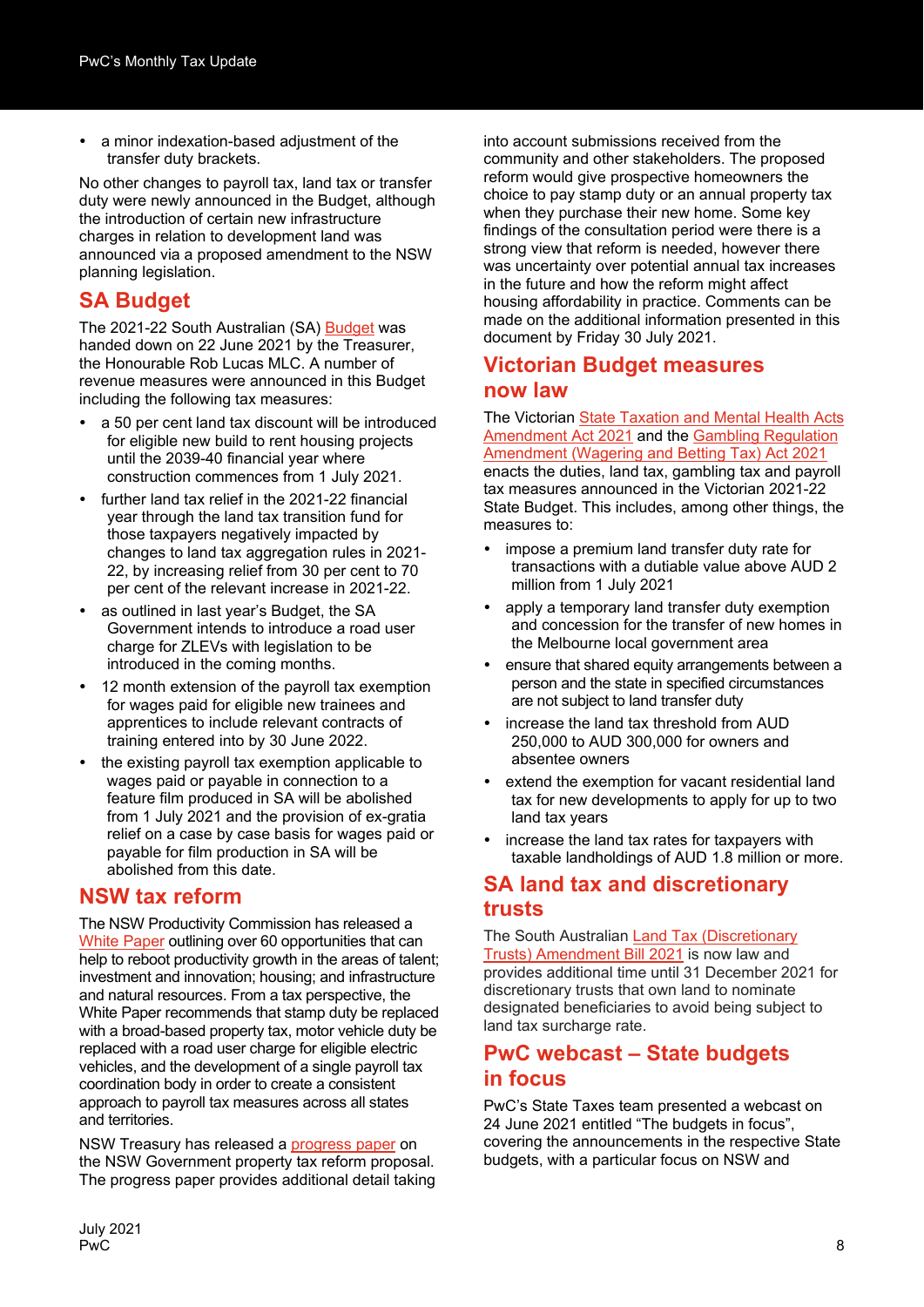#### Victoria. A video-on-demand recording of the webcast can be found [here](https://event.webcasts.com/starthere.jsp?ei=1472804&tp_key=4894a9d5d8)*.*

#### **Let's talk**

#### **For a deeper discussion of how these issues might affect your business, please contact:**

**Rachael Cullen**, Sydney Partner +61 (2) 8266 1035 [rachael.cullen@pwc.com](mailto:rachael.cullen@pwc.com)

**Rachael Munro**, Perth Partner +61 (8) 9238 3001 [rachael.munro@pwc.com](mailto:rachael.munro@pwc.com) **Barry Diamond**, Melbourne Partner +61 (3) 8603 1118 [barry.diamond@pwc.com](mailto:barry.diamond@pwc.com)

**Cherie Mulyono**, Sydney Partner +61 (2) 8266 1055 [cherie.mulyono@pwc.com](mailto:cherie.mulyono@pwc.com) **Stefan DeBellis**, Brisbane Partner +61 (7) 3257 8781 [stefan.debellis@pwc.com](mailto:stefan.debellis@pwc.com)

**Matthew Sealey** Partner +61 (2) 400 684 803 [matthew.sealey@pwc.com](mailto:matthew.sealey@pwc.com)

## Superannuation Update

#### **New super changes**

A number of reforms to Australia's superannuation system recently completed their passage through Parliament, some with some important amendments, and are now law. This included the following Bills which collectively seek to provide more flexibility and control for individuals in managing their retirement savings, cut red-tape and increase accountability and transparency of funds:

- [Treasury Laws Amendment \(Your Future, Your](https://parlinfo.aph.gov.au/parlInfo/search/display/display.w3p;query=Id%3A%22legislation%2Fbillhome%2Fr6672%22)  [Super\) Bill 2021](https://parlinfo.aph.gov.au/parlInfo/search/display/display.w3p;query=Id%3A%22legislation%2Fbillhome%2Fr6672%22) which will:
	- prevent the creation of unintended multiple superannuation accounts when employees change jobs (applicable from 1 November 2021)
	- make it easier to choose a better fund through access to a new interactive online YourSuper comparison tool (effective from 1 July 2021)
	- require superannuation products to meet an annual objective performance test for MySuper products, and
	- ensure trustees only act in the best financial interests of members and provide better information regarding how they manage and spend members' money in advance of Annual Members' Meetings and through enhanced Portfolio Holdings Disclosure.
- [Treasury Laws Amendment \(Self Managed](https://parlinfo.aph.gov.au/parlInfo/search/display/display.w3p;query=Id%3A%22legislation%2Fbillhome%2Fs1269%22)  [Superannuation Funds\) Bill 2020](https://parlinfo.aph.gov.au/parlInfo/search/display/display.w3p;query=Id%3A%22legislation%2Fbillhome%2Fs1269%22) which increases the maximum number of allowable members in self-managed superannuation funds (SMSFs) and small APRA funds from four to six from 1 July 2021.
- [Treasury Laws Amendment \(More Flexible](https://parlinfo.aph.gov.au/parlInfo/search/display/display.w3p;query=Id%3A%22legislation%2Fbillhome%2Fr6538%22)  [Superannuation\) Bill 2020](https://parlinfo.aph.gov.au/parlInfo/search/display/display.w3p;query=Id%3A%22legislation%2Fbillhome%2Fr6538%22) which not only

extends the bring‑forward rule for nonconcessional contributions by individuals aged 65 and 66 from 1 July 2020, but significant amendments were made during its passage through Parliament which:

- removes the excess concessional contributions charge from 1 July 2022, and
- allows additional non-concessional contributions to be made to superannuation from 1 July 2021 until 30 June 2030 to make up for amounts that were withdrawn under the COVID-19 temporary early release concession applicable in either or both of the 2019- 20 or 2020-21. This contribution will not count towards the existing nonconcessional contribution caps.

Refer to the Government's [media release](https://ministers.treasury.gov.au/ministers/jane-hume-2020/media-releases/superannuation-reforms-pass-parliament-making-your-super) announcing the passage of these measures.

#### **Reminder about new superannuation thresholds for 2021-22**

A reminder that with effect for the financial year commencing from 1 July 2021, new thresholds apply for many superannuation matters. Refer to the Australian Taxation Office's (ATO) published list of [key superannuation rates and thresholds](https://www.ato.gov.au/Rates/Key-superannuation-rates-and-thresholds/) for the 2021-22 income year. Of particular note is the increase in the annual amounts that can be contributed to superannuation, including:

- the concessional contributions cap is AUD 27,500
- the non-concessional contributions cap is AUD 110,000 (for individuals with a total superannuation balance of less than AUD 1.7m at 30 June 2021)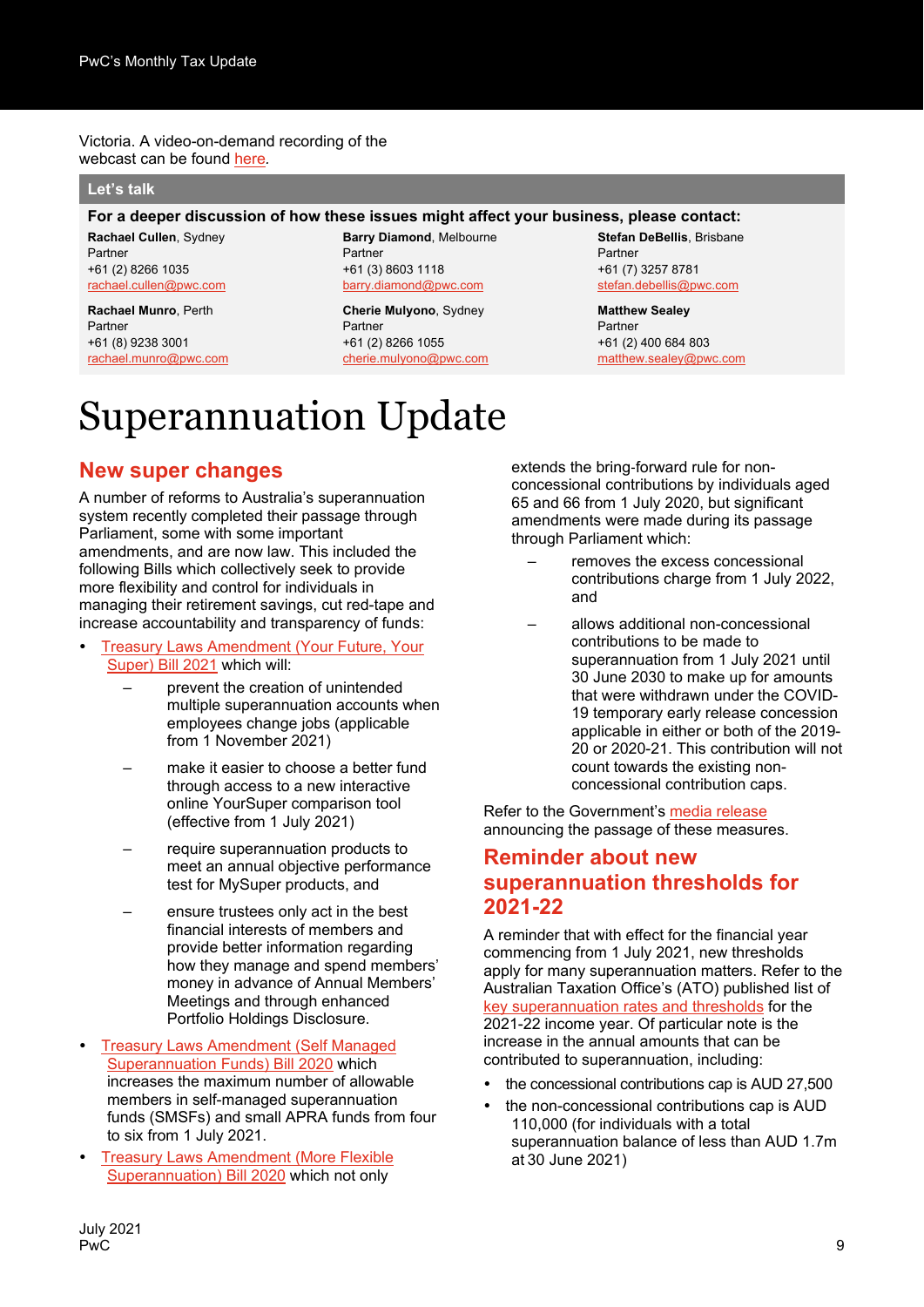- the capital gains tax cap amount for nonconcessional contributions is AUD 1.615 million, and
- the maximum super contribution base for superannuation guarantee purposes is AUD 58,920 per quarter.

#### **Superannuation and family law proceedings**

The Federal Treasury has [released e](https://treasury.gov.au/consultation/c2021-177055)xposure draft legislation designed to improve the visibility of superannuation assets in family law proceedings using information held by the Australian Taxation Office (ATO). The proposed amendments will allow a party to family law proceedings in the Family Court of Australia, Federal Circuit Court of Australia and Family Court of Western Australia to request information from the ATO about the identity and value of their partner's superannuation assets and for the ATO to disclose this information to the relevant court.

The aim of the proposed law change is that once commenced, the new information-sharing process will make it harder for parties to hide or underdisclose their superannuation assets in family law proceedings, and will reduce the time, cost and complexity for parties seeking accurate superannuation information.

Comments on the exposure draft materials were due on 28 June 2021.

#### **Extension of temporary reduction in minimum super drawdown rates**

The government has [announced t](https://ministers.treasury.gov.au/ministers/josh-frydenberg-2018/media-releases/supporting-retirees-extension-temporary-reduction)hat the temporary reduction in the minimum superannuation drawdown rates for account-based pensions and similar products by 50 per cent for the 2019-20 and 2020-21 income years will be extended for a further year until 30 June 2022. The minimum drawdown requirements determine the minimum amount of a pension that a retiree has to draw from their superannuation in order to qualify for tax concessions.

#### **Superannuation entitlements in family law settlements**

The Australian Government Actuary has made the **Family Law (Superannuation) (Interest Rate for** [Adjustment Period\) Determination 2021](https://www.legislation.gov.au/Details/F2021L00777) that adjusts certain superannuation entitlements of separated and divorced spouses, and of separated de facto couples made in family law property settlements. The instrument relates to orders or agreements providing for a base amount split of superannuation benefits payable in respect of a defined benefit superannuation interest or interest in a selfmanaged superannuation fund. The instrument commences on 1 July 2021.

#### **Let's talk**

**For a deeper discussion of how these issues might affect your business, please contact:**

**Naree Brooks**, Melbourne Partner + 61 (3) 8603 1200 [naree.brooks@pwc.com](mailto:naree.brooks@pwc.com)

**Alice Kase**, Sydney Partner + 61 (2) 8266 5506 [alice.kase@pwc.com](mailto:alice.kase@pwc.com) **Marco Feltrin**, Melbourne Partner + 61 (3) 8603 6796

[marco.feltrin@pwc.com](mailto:marco.feltrin@pwc.com) **Matthew Strauch**, Melbourne

Partner + 61 (3) 8603 6952 [matthew.strauch@pwc.com](mailto:matthew.strauch@pwc.com) **Abhi Aggarwal**, Brisbane Partner + 61 (7) 3257 5193 [abhi.aggarwal@pwc.com](mailto:abhi.aggarwal@pwc.com) **Ken Woo**, Sydney Partner + 61 (2) 8266 2948 [ken.woo@pwc.com](mailto:ken.woo@pwc.com)

## Legislative Update

Since our last update, the following new Commonwealth tax and superannuation legislation has been introduced into Federal Parliament:

- [Customs Tariff Amendment \(Incorporation of](https://parlinfo.aph.gov.au/parlInfo/search/display/display.w3p;query=Id%3A%22legislation%2Fbillhome%2Fr6727%22)  [Proposals\) Bill 2021,](https://parlinfo.aph.gov.au/parlInfo/search/display/display.w3p;query=Id%3A%22legislation%2Fbillhome%2Fr6727%22) which was introduced to the House of Representatives on 16 June 2021, amends the *Customs Tariffs Act 1995* (Cth) to extend the application of the free rate of customs duty for goods capable for use in combating COVID-19 and incorporates other customs proposals tabled before Federal Parliament.
- [Treasury Laws Amendment \(COVID-19](https://parlinfo.aph.gov.au/parlInfo/search/display/display.w3p;query=Id%3A%22legislation%2Fbillhome%2Fr6729%22)  [Economic Response\) Bill 2021,](https://parlinfo.aph.gov.au/parlInfo/search/display/display.w3p;query=Id%3A%22legislation%2Fbillhome%2Fr6729%22) which was introduced to the House of Representatives on 16 June 2021, amends the income tax law to:
	- make certain state and territory grants made in response to COVID-19 nonassessable non-exempt income for eligible businesses; and
	- allow for protected information to be disclosed to Services Australia for the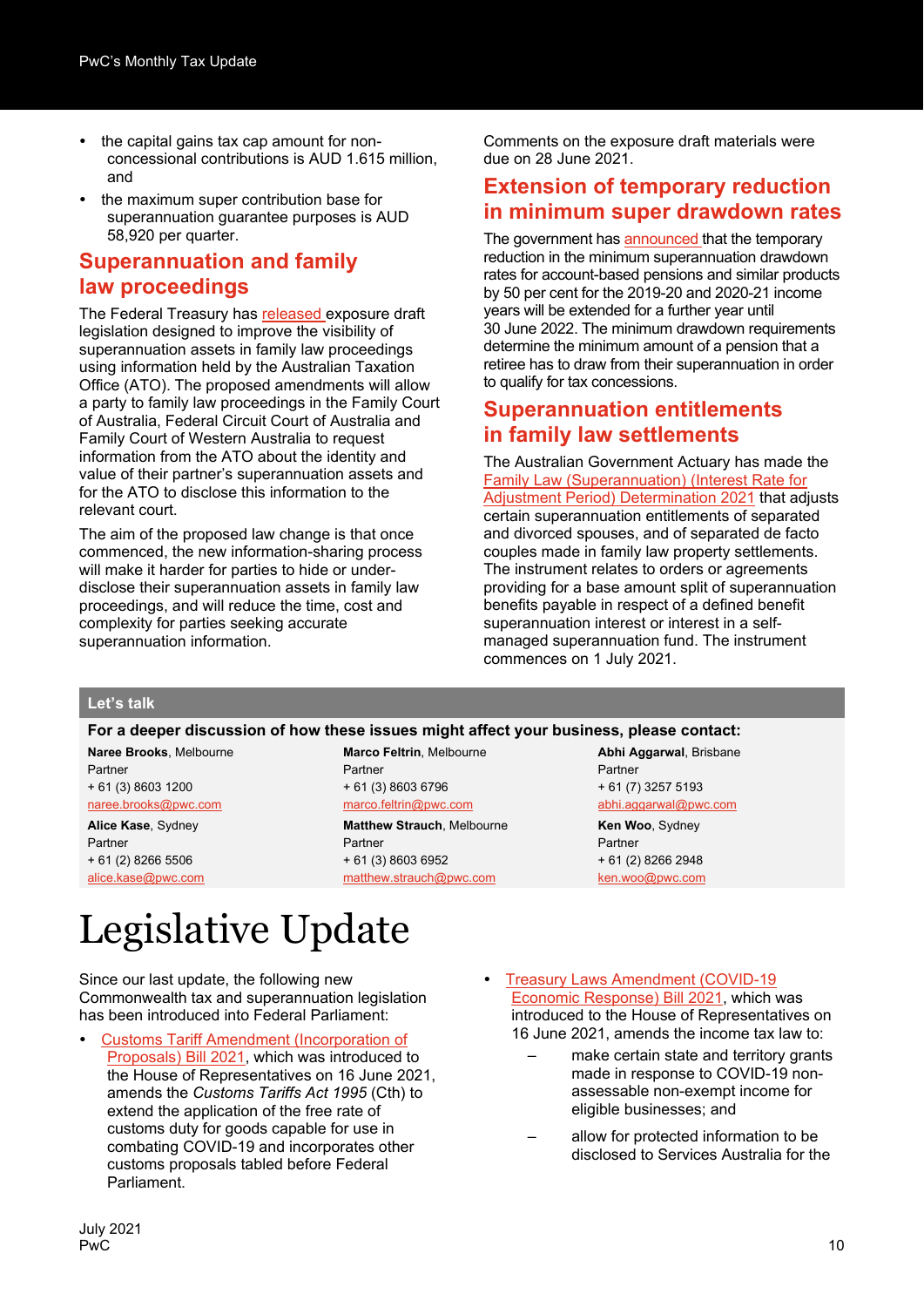purposes of administering COVID-19 disaster payments.

- [Treasury Laws Amendment \(2021 Measures](https://parlinfo.aph.gov.au/parlInfo/search/display/display.w3p;query=Id%3A%22legislation%2Fbillhome%2Fr6742%22)  No [5\) Bill 2021,](https://parlinfo.aph.gov.au/parlInfo/search/display/display.w3p;query=Id%3A%22legislation%2Fbillhome%2Fr6742%22) which was introduced into the House of Representatives on 24 June 2021, proposes a number of amendments including to taxation law as follows:
	- increase the producer offset for films that are not feature films released in cinemas to 30 per cent of total qualifying Australian production expenditure, and to make various threshold and integrity amendments across the three screen tax offsets, and
	- make minor and technical amendments to taxation laws including to clarify that a country by country reporting (CbC) entity is to provide a statement on the global operations and pricing policies of other members of the CBC reporting group for the income year to which the statement relates rather than the previous income year; clarify how a company may change its loss carry back choice; ensure a franking credit arises for a company in particular circumstances where the company's tax offset refund is subsequently reduced; clarify that capital works are included within the requirement to spend AUD 100 million on certain assets for the purposes of the alternative test for eligibility for the temporary full expensing measure; and expand the operation of the tax consolidation cost setting rule that applies to finance leases so as to cover all leases.

The following Commonwealth superannuation legislation has now completed its passage through Federal Parliament:

- [Treasury Laws Amendment \(2021 Measures No](https://parlinfo.aph.gov.au/parlInfo/search/display/display.w3p;query=Id%3A%22legislation%2Fbillhome%2Fr6720%22) 4) [Bill 2021](https://parlinfo.aph.gov.au/parlInfo/search/display/display.w3p;query=Id%3A%22legislation%2Fbillhome%2Fr6720%22) which amends the income tax law to:
	- provide employers with an exemption from fringe benefits tax on providing training or education to a redundant, or soon to be redundant, employee for the purpose of assisting that employee to gain new employment
	- extend the operation of the junior minerals exploration incentive for a further four years to continue to encourage mineral exploration companies to undertake greenfields minerals exploration in Australia
	- provide a targeted capital gains tax (CGT) exemption for CGT events that

occur on entering into, varying or terminating formal written arrangements under which an older person or person with a disability acquires, varies or disposes of a granny flat interest

- amends the *International Tax Agreements Act 1953 (Cth)* to disregard days spent in Australia due to COVID-19 by New Zealand sportspersons on teams participating in cross-border competitions and their support staff in determining whether income derived from such competitions is taxable in Australia
- make the low and middle income tax offset available in the 2021-22 income year.
- [Treasury Laws Amendment \(More Flexible](https://parlinfo.aph.gov.au/parlInfo/search/display/display.w3p;query=Id%3A%22legislation%2Fbillhome%2Fr6538%22)  [Superannuation\) Bill 2020](https://parlinfo.aph.gov.au/parlInfo/search/display/display.w3p;query=Id%3A%22legislation%2Fbillhome%2Fr6538%22) which enables individuals aged 65 and 66 years to make up to three years of non-concessional superannuation contributions from 1 July 2020. Amendments were made to the Bill in the Senate to remove excess concessional contributions charges in relation to excess concessional contributions made for the 2021-22 and later financial years and to allow recontribution of COVID-19 early release superannuation amounts outside of contribution caps from the 2021-22 to 2029-30 financial years.
- [Treasury Laws Amendment \(Self-Managed](https://parlinfo.aph.gov.au/parlInfo/search/display/display.w3p;query=Id%3A%22legislation%2Fbillhome%2Fs1269%22) [Superannuation Funds\) Bill 2020](https://parlinfo.aph.gov.au/parlInfo/search/display/display.w3p;query=Id%3A%22legislation%2Fbillhome%2Fs1269%22) which increases the maximum number of selfmanaged superannuation fund members from four to six; and
- [Treasury Laws Amendment \(Your Future, Your](https://parlinfo.aph.gov.au/parlInfo/search/display/display.w3p;query=Id%3A%22legislation%2Fbillhome%2Fr6672%22)  [Super\) Bill 2021](https://parlinfo.aph.gov.au/parlInfo/search/display/display.w3p;query=Id%3A%22legislation%2Fbillhome%2Fr6672%22) which implements the Your Future, Your Super package of reforms announced in the 2020–21 Federal Budget, including measures to:
	- limit the creation of multiple superannuation accounts for new employees (amended in the Senate to delay the start date for the single default account amendments to apply for employees commencing employment on or after 1 November 2021)
	- require APRA to conduct an annual performance test for MySuper products; and
	- ensure that trustees act in the best financial interests of the beneficiaries.
- [Private Health Insurance Amendment \(Income](https://parlinfo.aph.gov.au/parlInfo/search/display/display.w3p;query=Id%3A%22legislation%2Fbillhome%2Fr6705%22)  [Thresholds\) Bill 2021](https://parlinfo.aph.gov.au/parlInfo/search/display/display.w3p;query=Id%3A%22legislation%2Fbillhome%2Fr6705%22) which continues the pause on the indexation of private health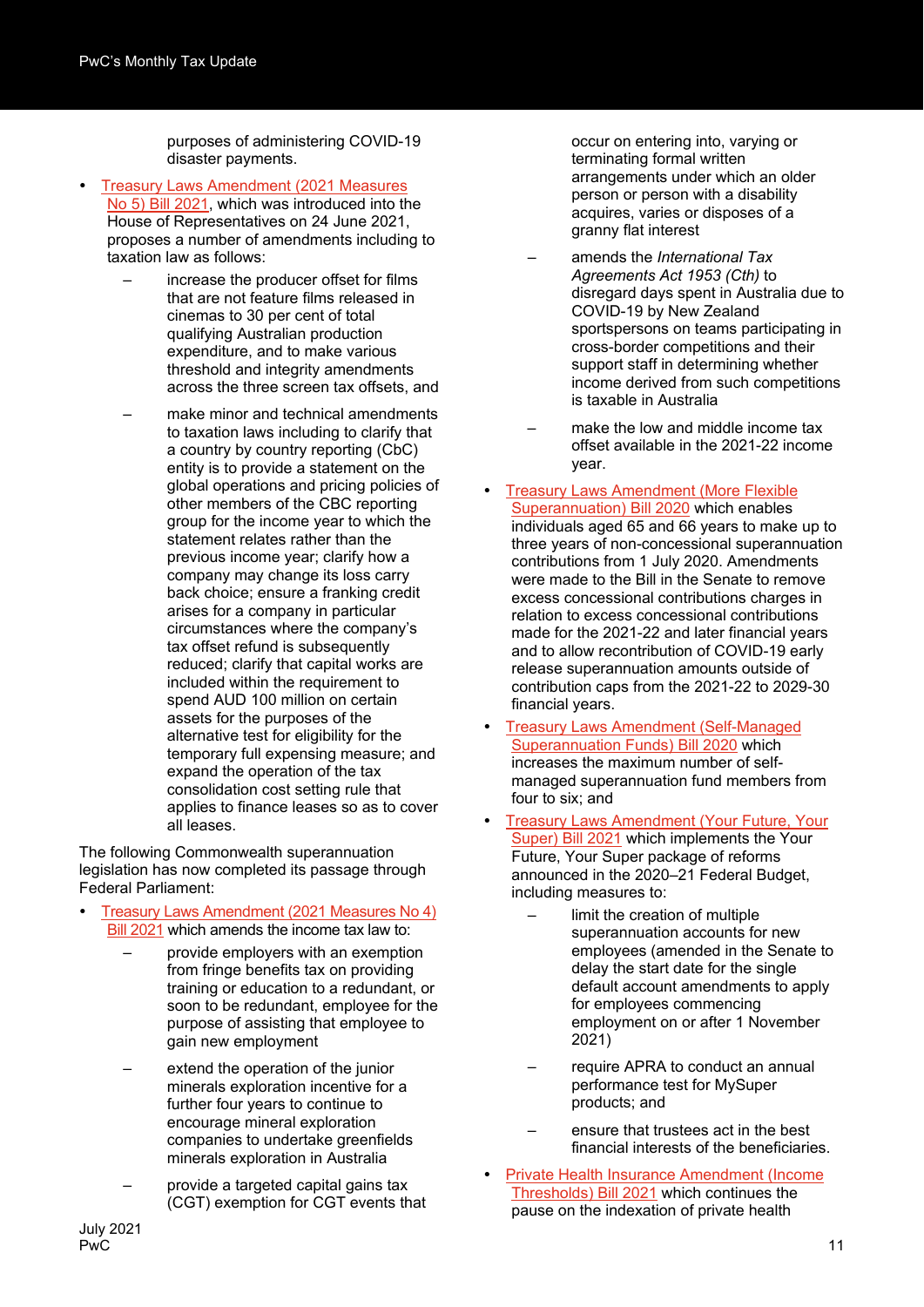insurance income thresholds used in determining the tier for the private health insurance rebate and the Medicare levy surcharge for a further two years and adjusts the formula for recommencement of indexation at the current income thresholds from 1 July 2023.

Commonwealth revenue measures that were registered as legislative instruments or regulations since our last monthly update include:

- [Excise Amendment \(Alcohol Manufacturers](https://www.legislation.gov.au/Details/F2021L00745)  [Remissions\) Regulations 2021](https://www.legislation.gov.au/Details/F2021L00745) which implement tax relief for eligible alcohol manufacturers (as announced in the 2021-22 Federal Budget) by providing, with effect from 1 July 2021, an immediate remission of excise duty for eligible alcohol manufacturers up to an annual cap of AUD 350,000 per each income year.
- [Treasury Laws Amendment \(Miscellaneous and](https://www.legislation.gov.au/Details/F2021L00848)  [Technical Amendments\) Regulations 2021](https://www.legislation.gov.au/Details/F2021L00848) which amend various Treasury portfolio regulations, including goods and services tax (GST) and superannuation laws, to make minor and technical amendments as part of the Government's commitment to the care and maintenance of Treasury portfolio legislation.
- [Superannuation Legislation Amendment](https://www.legislation.gov.au/Details/F2021L00833)  [\(Superannuation Drawdown\) Regulations 2021](https://www.legislation.gov.au/Details/F2021L00833) which reduce the minimum superannuation drawdown rates by 50 per cent for accountbased pensions (and equivalent annuity products) for the 2021-22 financial year.
- [A New Tax System \(Goods and Services Tax\)](https://www.legislation.gov.au/Details/F2021L00846)  (GST‑[free Supply—National Disability Insurance](https://www.legislation.gov.au/Details/F2021L00846)  [Scheme Supports\) Determination 2021](https://www.legislation.gov.au/Details/F2021L00846) which specifies the kinds of supplies to a participant of the National Disability Insurance Scheme (NDIS) that are GST-free, subject to the supply meeting the other conditions prescribed by the GST Act.
- [Treasury Laws Amendment \(Self-Managed](https://www.legislation.gov.au/Details/F2021L00853) [Superannuation Funds\) Regulations 2021](https://www.legislation.gov.au/Details/F2021L00853) which amends relevant provisions in superannuation regulations that refer to self-managed superannuation funds (SMSFs) and small superannuation funds (SSFs) to ensure the provisions accord with the increased member limits of SMSFs and SSFs provided by the [Treasury Laws Amendment \(Self](https://parlinfo.aph.gov.au/parlInfo/search/display/display.w3p;query=Id%3A%22legislation%2Fbillhome%2Fs1269%22) Managed [Superannuation Funds\) Act 2021.](https://parlinfo.aph.gov.au/parlInfo/search/display/display.w3p;query=Id%3A%22legislation%2Fbillhome%2Fs1269%22)

Federal Parliament next resumes for the Spring Sittings on 3 August 2021.

#### **Let's talk**

**For a deeper discussion of how these issues might affect your business, please contact:**

**Chris Morris**, Sydney Australian Tax Leader +61 (2) 8266 3040 [chris.morris@pwc.com](mailto:chris.morris@pwc.com)

**Sarah Hickey**, Sydney Sydney Tax Market Leader +61 (2) 8266 1050

[sarah.a.hickey@pwc.com](mailto:sarah.a.hickey@pwc.com) **Kirsten Arblaster**, Melbourne Melbourne Tax Leader

#### +61 (3) 8603 6120

[kirsten.arblaster@pwc.com](mailto:kirsten.arblaster@pwc.com) **Liam Collins**, Melbourne Financial Services Tax Leader +61 (3) 8603 3119 [liam.collins@pwc.com](mailto:liam.collins@pwc.com)

**Michael Bona**, Brisbane Global Tax Leader +61 (7) 3257 5015 [michael.bona@pwc.com](mailto:michael.bona@pwc.com) **James O'Reilly**, Brisbane

Brisbane Tax Leader +61 (7) 3257 8057

#### [james.oreilly@pwc.com](mailto:james.oreilly@pwc.com)

**Rob Bentley**, Perth Perth Tax Leader +61 (8) 9238 5202 [robert.k.bentley@pwc.com](mailto:robert.k.bentley@pwc.com) **Warren Dick**, Sydney Tax Reporting & Strategy Leader +61 (2) 8266 2935 [warren.dick@pwc.com](mailto:warren.dick@pwc.com)

**Jason Karametos**, Melbourne Industries Tax Leader +61 (3) 8603 6233

#### [jason.karametos@pwc.com](mailto:jason.karametos@pwc.com)

**Alistair Hutson**, Adelaide Partner +61 (8) 8218 7467 [alistair.hutson@pwc.com](mailto:alistair.hutson@pwc.com)

## Other News

#### **It's tax time – 2021 tax returns and schedules**

The Australian Taxation Office (ATO) has released the return forms, schedules and instructions for 2021-22 income year tax lodgments. The full list of forms can be accessed under the 'Tax Time 2021' heading on the [Forms and Instructions page.](https://www.ato.gov.au/Forms/?sorttype=SortByTopic)

### **ATO's Top 500 Performance Program findings report**

The ATO has published its first [Findings report](https://www.ato.gov.au/Business/Privately-owned-and-wealthy-groups/What-you-should-know/Tax-performance-programs-for-private-groups/Top-500-private-groups-tax-performance-program/Findings-report-Top-500-tax-performance-program/) for the Top 500 tax performance program based on its findings to 28 February 2021. The report:

 provides a profile of the median Top 500 group and the characteristics that define the Top 500 population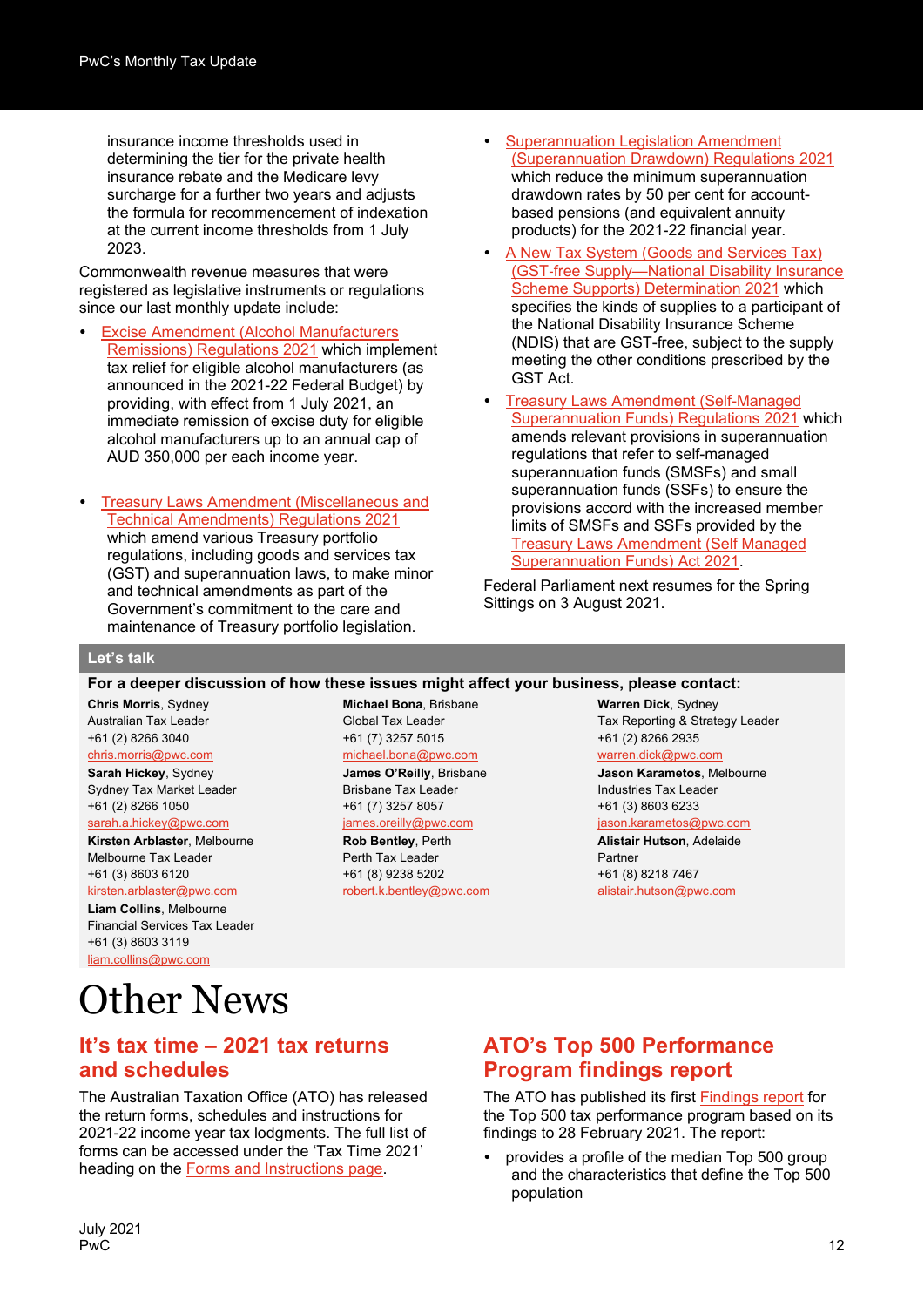- outlines how the justified trust methodology is applied in tax assurance engagements, and details the ATOs findings and observations from its implementation to date
- provides high-level observations about the common tax technical issues whose treatments are frequently identified as requiring assurance and the risks we have identified as part of the tax assurance process.

The ATO has generally observed a reluctance among groups within the Top 500 population to meaningfully invest in tax governance, particularly over the numerous tax issues that arise in the process of wealth extraction. As a result, only 52 groups with the Top 500 population have achieved Justified Trust (with a further 121 progressing towards Justified Trust). Activities are under way to provide Top 500 entities with meaningful suggestions about how they can demonstrate that they are making improvements to their tax governance framework, processes, and procedures.

#### **Draft ATO guidance on temporary full expensing**

The ATO has issued draft [Law Companion Ruling](https://www.ato.gov.au/law/view/document?DocID=COD/LCR2021D1/NAT/ATO/00001)  [LCR 2021/D1](https://www.ato.gov.au/law/view/document?DocID=COD/LCR2021D1/NAT/ATO/00001) which provides guidance on a number of concepts relevant to the temporary full expensing stimulus measure. These areas of guidance in LCR 2021/D1 include eligibility of both entities and assets, the application of the measures, the choice to opt out, interaction with other provisions and integrity issues.

Comments on LCR 2021/D1 are due by 9 July 2021.

## **Draft determination on working out aggregated turnover for different income years**

The ATO has published draft [Taxation](https://www.ato.gov.au/law/view/view.htm?docid=%22dxt%2Ftd2021d1%2Fnat%2Fato%2F00001%22) 

[Determination TD 2021/D1](https://www.ato.gov.au/law/view/view.htm?docid=%22dxt%2Ftd2021d1%2Fnat%2Fato%2F00001%22) on working out aggregated turnover where connected or affiliated entities have a different income year. An entity's 'aggregated turnover' is relevant to determining whether it meets the requirements of a 'small business entity' and to access tax incentives, such as temporary loss carry back and temporary full expensing measures.

TD 2021/D1 provides the initial ATO view that when calculating the aggregated turnover of a taxpayer, the annual turnover of entities that are affiliates or connected with the taxpayer should be determined by reference to the taxpayer's income year even where those entities have a different accounting period.

Comments on TD 2021/D1 are due by 9 July 2021.

## **Temporary reprieve from failure to lodge penalties for SGEs**

The ATO has [advised](https://www.ato.gov.au/Business/Business-bulletins-newsroom/General/Continued-support-for-SGEs/) that it will automatically remit the failure to lodge penalties to nil for significant global entities (SGEs) until 30 August 2021. This applies to SGEs with a 31 December 2020 substituted accounting period with an income tax return lodgment due on 15 July 2021 (or 30 July 2021 for those with an agent lodgment concession) and who lodge their income tax return and/or general purpose financial statements less than 30 days late.

### **ATO puts business on notice for claims for stimulus measures**

The ATO has effectively put business [on notice](https://www.ato.gov.au/General/Tax-planning/In-detail/Economic-stimulus-measures---compliance-and-integrity/) in relation to their eligibility to make a claim for the loss carry-back tax offset, the temporary full expensing deduction or the backing business investment accelerated depreciation deduction. Specifically it has listed the behaviours or issues that will attract its attention and reiterated the importance of keeping adequate records to support a claim.

## **ATO guidance on COVID-19 rental concessions**

The ATO has published [new guidance](https://www.ato.gov.au/General/Property/Property-used-in-running-a-business/Rent-or-lease-payment-changes-due-to-COVID-19/) on the income tax and goods and services tax (GST) implications of rental concessions provided due to COVID-19. This information will be useful for:

- tenants who receive rent concessions, such as waivers or deferrals, from their landlords, and
- landlords who give rent concessions, such as waivers or deferrals, to their commercial tenants.

## **ATO compliance focus for small business**

In a [speech](https://www.ato.gov.au/Media-centre/Speeches/Other/How-the-ATO-is-addressing-risks-in-the-small-business-market/) presented to the Chartered Accountants Australia and New Zealand Strategic Tax Planning Day, Deborah Jenkins, Deputy Commissioner Small Business, indicated that the ATO's compliance focus areas for small businesses going into the 2020-21 income tax time are:

- using third party data like the Taxable Payments Annual Report data to check that income from contract work is declared in tax returns
- monitoring loss claims, particularly for first time loss makers, and closely monitoring loss carry back and temporary full expensing measure claims
- monitoring small businesses to ensure they are making appropriate distinctions between private and business activities and accounting for these accordingly, and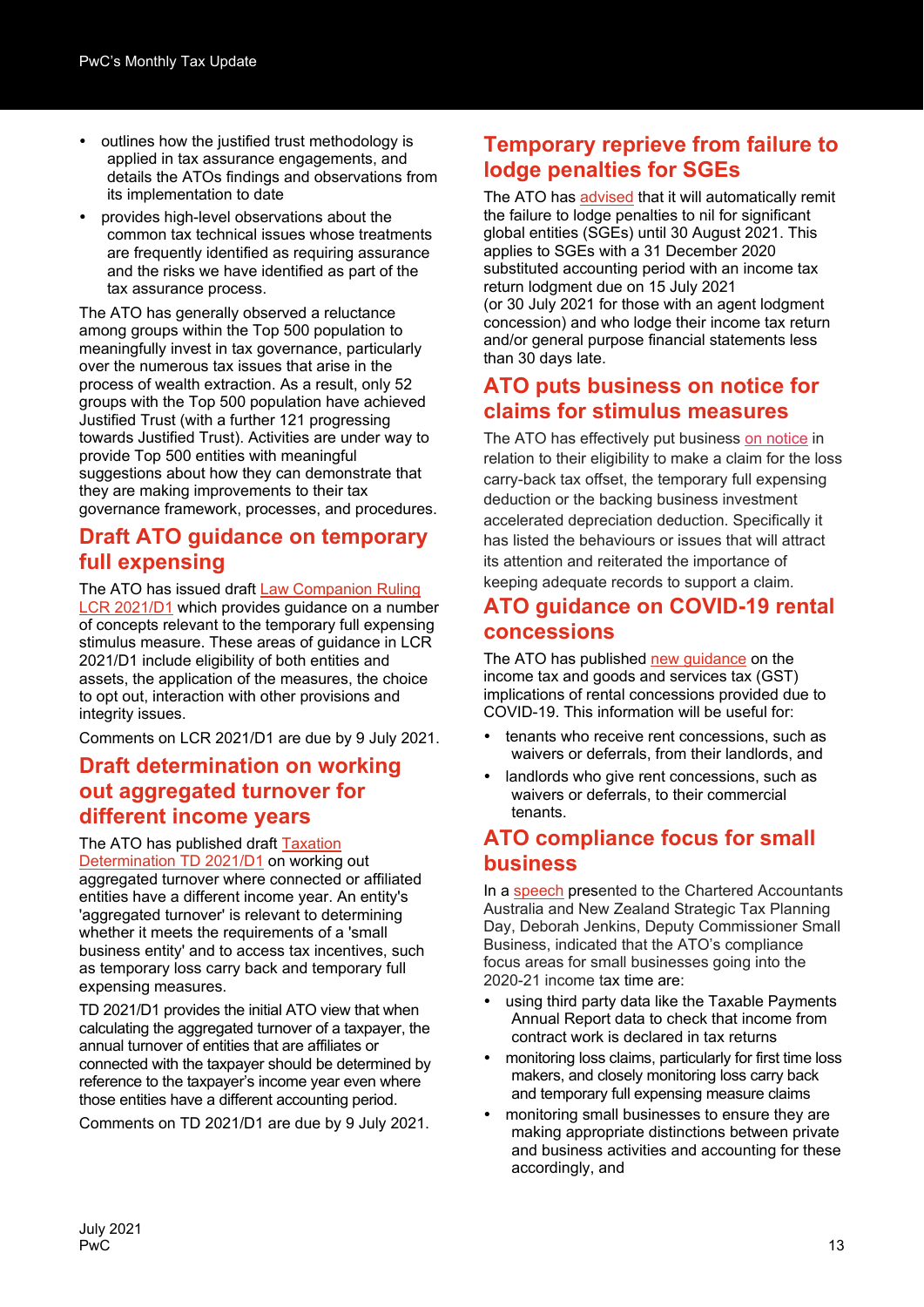ensuring that JobKeeper and JobMaker Hiring Credits amounts are included as income in the tax return.

#### **Review of effective lives of depreciating assets**

The ATO has advised that it will commence a review to determine the effective lives of depreciating assets used in the following industries:

- [salt manufacturing and refining industry](https://www.ato.gov.au/Business/Depreciation-and-capital-expenses-and-allowances/In-detail/Effective-life/Reviews-in-progress/Capital-allowances--review-of-assets-used-for-salt-manufacturing-and-refining-(excluding-harvesting)/) within Australian and New Zealand Standard Industry Classification (ANZSIC) codes 11920, 11990 and 18130
- [clothing manufacture industry](https://www.ato.gov.au/Business/Depreciation-and-capital-expenses-and-allowances/In-detail/Effective-life/Reviews-in-progress/Capital-allowances--review-of-assets-used-in-the-clothing-manufacturing-industry/) within ANSIC code 13510
- [wooden furniture and upholstered seat](https://www.ato.gov.au/Business/Depreciation-and-capital-expenses-and-allowances/In-detail/Effective-life/Reviews-in-progress/Capital-allowances--review-of-assets-used-in-wooden-furniture-and-upholstered-seat-manufacturing/)  [manufacturing industry](https://www.ato.gov.au/Business/Depreciation-and-capital-expenses-and-allowances/In-detail/Effective-life/Reviews-in-progress/Capital-allowances--review-of-assets-used-in-wooden-furniture-and-upholstered-seat-manufacturing/) within ANZSIC code 25110
- [fertiliser manufacturing industry](https://www.ato.gov.au/Business/Depreciation-and-capital-expenses-and-allowances/In-detail/Effective-life/Reviews-in-progress/Capital-allowances--review-of-assets-used-in-the-fertiliser-manufacturing-industry/) within ANZSIC code 18310
- [plastic safety screens](https://www.ato.gov.au/Business/Depreciation-and-capital-expenses-and-allowances/In-detail/Effective-life/Reviews-in-progress/Capital-allowances--review-of-plastic-safety-screens/) used to prevent the spread of COVID-19, and
- [e-bicycles and](https://www.ato.gov.au/Business/Depreciation-and-capital-expenses-and-allowances/In-detail/Effective-life/Reviews-in-progress/Capital-allowances--review-of-e-bicycles-and-e-scooters/) e-scooters.

The ATO will issue draft effective lives for public comment and the new effective life determinations are intended to apply from 1 July 2022.

### **Car limit increased**

The [car limit](https://www.ato.gov.au/Business/Depreciation-and-capital-expenses-and-allowances/Simpler-depreciation-for-small-business/Assets-and-exclusions/#Cars) for the purposes of capital allowances has been increased to AUD 60,733 for the 2021-22 income year (up from AUD \$59,136 which applied for the 2020-21 income year). The car limit is relevant for determining the first element of the cost of passenger vehicles (except motorcycles or similar vehicles) designed to carry a load of less than one tonne and fewer than nine passengers, for capital allowance purposes.

#### **Data matching programs for cryptocurrency**

The ATO has provided notice that it will conduct a data matching program in respect of [cryptocurrency.](https://www.legislation.gov.au/Details/C2021G00416) Under this program, the ATO will access account identification and transaction data from cryptocurrency designated service providers for the 2020-21 to 2022-23 income years. The data will be used by the ATO to identify taxpayers that have failed to report a disposal of cryptocurrency in their income tax return or have not complied with other taxation obligations.

#### **Data matching programs for novated leases**

The ATO has provided notice that it will conduct a data matching program in respect of [novated](https://www.legislation.gov.au/Details/C2021G00417)  [leases.](https://www.legislation.gov.au/Details/C2021G00417) Specifically, the ATO will access novated

lease data from a range of lease service suppliers for the 2018-19 to 2022-23 income years. The data will be used by the ATO to conduct an information and education campaign, identify cases for administrative action, allow the ATO to provide tailored messages to taxpayers and generate insights to assist taxpayers when interacting with ATO systems.

#### **Tribunal finds a scheme to access cash flow boost**

The Administrative Appeals Tribunal (AAT) has held in [VNBM v Federal Commissioner of Taxation \[2021\]](http://www.austlii.edu.au/cgi-bin/viewdoc/au/cases/cth/AATA/2021/1626.html)  [AATA 1626](http://www.austlii.edu.au/cgi-bin/viewdoc/au/cases/cth/AATA/2021/1626.html) (VNBM) that a business was not eligible for the cash flow boost stimulus measures after finding a scheme had been entered into for the sole or dominant purpose of obtaining the payment. The taxpayer had reported wages for the previous five years below the tax free threshold for Pay As You Go (PAYG) withholding purposes, but after the announcement of the cash flow boost scheme, a one off payment above the PAYG withholding threshold was made however no payment record that these wages we actually paid was maintained. Having regard to the long-established previous pattern of reported wages, the timing of the extraordinary payment said to have been made, and that it would give rise to a PAYG withholding obligation of a small amount over the amount required to qualify for the maximum cash flow boost, the Tribunal concluded that there was a scheme for the dominant purpose of obtaining the cash flow boost.

### **Income from subdivision and sale of property**

The AAT in [McCarthy v Federal Commissioner of](http://www6.austlii.edu.au/cgi-bin/viewdoc/au/cases/cth/AATA/2021/1511.html?query=)  [Taxation \[2021\] AATA 1511](http://www6.austlii.edu.au/cgi-bin/viewdoc/au/cases/cth/AATA/2021/1511.html?query=) has held that profit generated from the purchase, subdivision and subsequent sale of land was assessable as ordinary income. The issue for determination by the Tribunal was whether, at the time of the purchase of the property, the taxpayer had a potential profit by subdivision and sale as a purpose for the purchase. Such a purpose was found not to have to be the sole or even the predominant purpose, it just has to be a not insignificant purpose.

Having regard to the facts, the AAT found that at the time of purchase of the property, the taxpayer was firmly considering subdividing and selling the property. Accordingly, the Tribunal found that any resulting gain should be assessable as income arising from an isolated transaction as the property generating the profit or gain was acquired in a business operation or commercial transaction for the purpose of profit‑making by the means giving rise to the profit.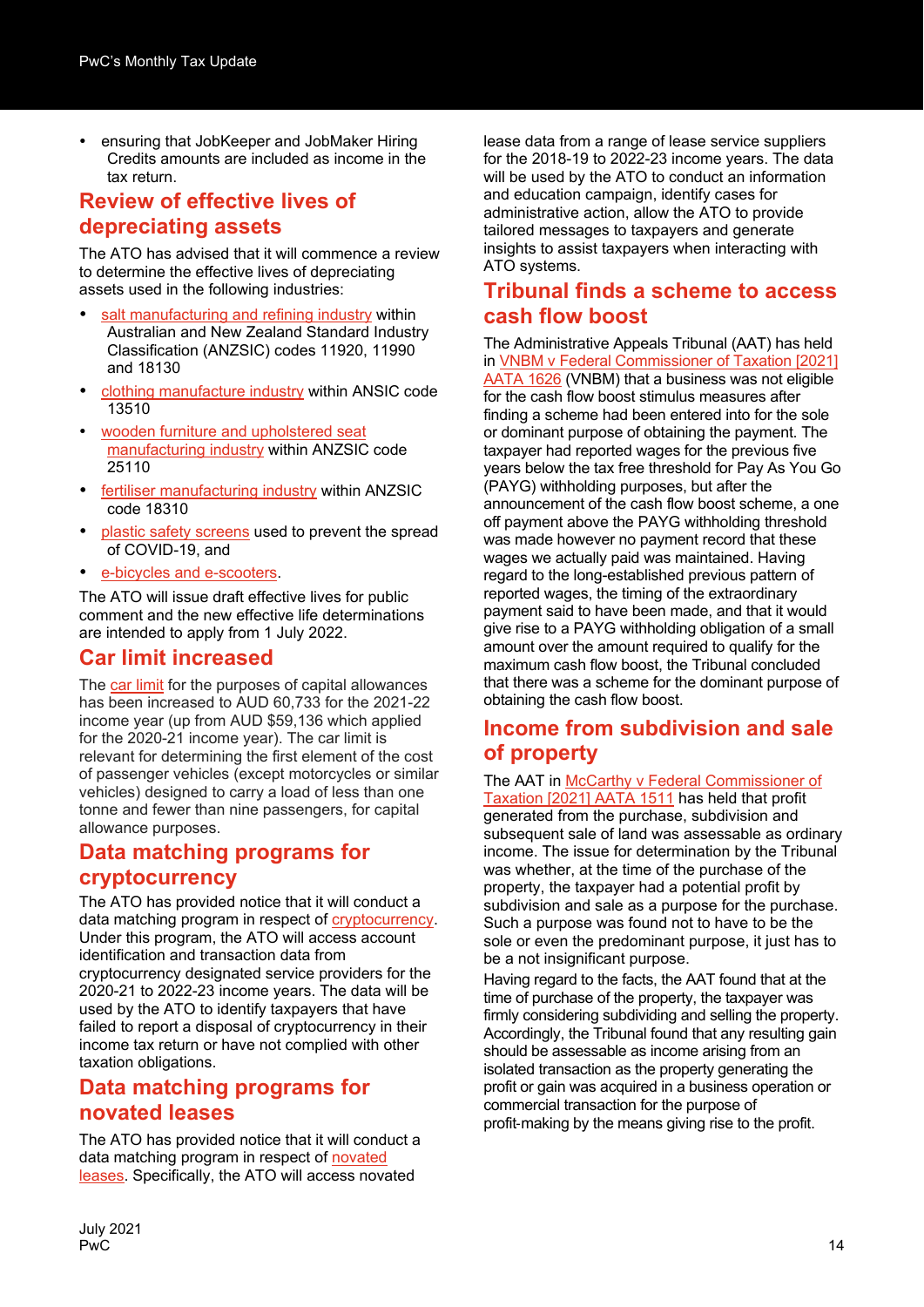#### **Let's talk**

#### **For a deeper discussion of how these issues might affect your business, please contact:**

**Chris Morris**, Sydney Australian Tax Leader +61 (2) 8266 3040 [chris.morris@pwc.com](mailto:chris.morris@pwc.com)

**Sarah Hickey**, Sydney Sydney Tax Market Leader +61 (2) 8266 1050 [sarah.a.hickey@pwc.com](mailto:sarah.a.hickey@pwc.com)

**Kirsten Arblaster**, Melbourne Melbourne Tax Market Leader +61 (3) 8603 6120 [kirsten.arblaster@pwc.com](mailto:kirsten.arblaster@pwc.com)

**Michael Bona**, Brisbane Global Tax Leader +61 (7) 3257 5015 [michael.bona@pwc.com](mailto:michael.bona@pwc.com)

**James O'Reilly**, Brisbane Brisbane Corporate Tax Leader +61 (7) 3257 8057<br>james.oreilly@pwc .oreilly@pwc.com

**Rob Bentley**, Perth Perth Corporate Tax Leader +61 (8) 9238 5202 [robert.k.bentley@pwc.com](mailto:robert.k.bentley@pwc.com)

**Warren Dick**, Sydney Tax Reporting & Strategy Leader +61 (2) 8266 2935 [warren.dick@pwc.com](mailto:warren.dick@pwc.com)

**Jason Karametos**, Melbourne Industries Corporate Tax Leader +61 (3) 8603 6233 [jason.karametos@pwc.com](mailto:jason.karametos@pwc.com)

**Alistair Hutson**, Adelaide Partner +61 (8) 8218 7467 [alistair.hutson@pwc.com](mailto:alistair.hutson@pwc.com)